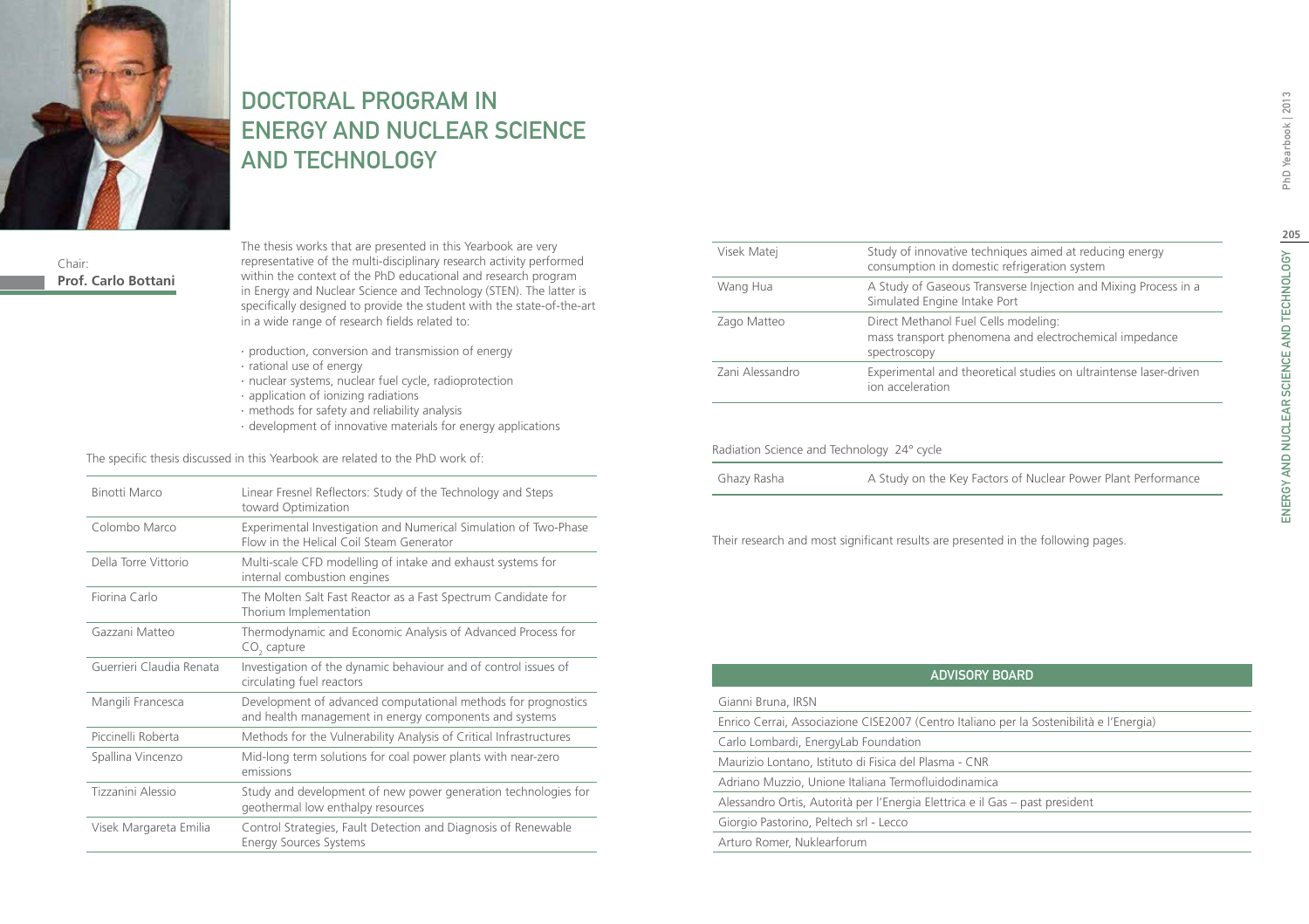# Linear Fresnel Reflectors: Study of the Technology and Steps toward **OPTIMIZATION**

## **Marco Binotti -** Supervisor: **Ennio Macchi**

### **Introduction and Methodology**

The PhD thesis focuses on Linear Fresnel Reflectors (LFR) as an innovative solution for Levelized Cost of Electricity (LCOE) reduction in Concentrating Solar Power (CSP) plants. The study purpose is the definition of an effective and efficient procedure to optimize the design of a LFR: a set of calculation tools was developed to model the different aspects of a CSP plant using LFR. LFRs are characterized by a high number of geometrical parameters (number, spacing, curvature, width of the mirrors, height of the receiver, type of receiver, etc.) and thus it is important to determine 'guidelines' that help in the selection of an optimized collector. A simplified analysis is proposed and the minimization of the Levelized Cost of Thermal Energy (LCoTE) is set as objective: the collector with the minimum LCoTE is the collector that optimizes, for a chosen location, the yearly harvest of thermal energy with the minimum investment cost. In order to reduce the number of optimization parameters, only molten salts as heat transfer fluid was considered, while the storage system and the power block were not taken into account.

Two CSP plants based on Fresnel and PT technologies

were initially simulated from an overall plant point of view to assess their performance and to determine a reference cost for electric energy generation through CSP. Different models (optical model, thermal model, piping and economic model) were then developed to study the different aspects of a linear Fresnel collector field. All the models were assembled together to determine the dependence of the LCoTE from the different geometric parameters of the collector. Sensitivity analyses on each model are performed to reduce the number of significant parameters. Once the optimization procedure has led

to a limited number of collectors with the minimum LCoTE, the entire plant analysis for one year operation could be performed with more specific simulation tools (Thermoflex 22) reducing the computational time.

#### **Overall plant simulations and**  were used. The codes can **LCOE**

The Andasol I power plant with Solar Multiple SM=2. nominal power of 50MW and heat storage capacity of 7.7 equivalent hours was chosen as 'benchmark' reference case to determine LCOE for parabolic trough. The software used for the simulation of the whole plant was Thermoflex 22,

together with a VBA code used for the storage management. The obtained yearly solar-toelectric efficiency for the Sevilla site was of about 15.9%, with a corresponding LCOE of about 18.4 c€/kWh.

The collector NOVA1 was chosen as 'reference commercial technology' for Fresnel reflectors and a plant based on saturated Direct Steam Generation was simulated. No thermal storage was implemented. The yearly sun-to-electric efficiency for Sevilla site was of about 10.1%. A preliminary economic analysis showed that the equivalent cost of Fresnel technology should be about 45–50% lower than parabolic trough in order to match the same LCOE.

### **Optical analysis**

To study the optical performance of a Fresnel collector both a built-in ray-tracing code implemented in MATLAB® and the SolTrace software (a code developed by the NREL) predict optical performances of different Fresnel collectors as a function of the transversal and longitudinal incidence angles (qi, qt), and the heat flux distribution on the absorber tube. Optical performances at different incidence angles are summarized in the Incidence Angle Modifier (IAM) curves. The performance of the NOVA

1 collector obtained with the two simulation tools showed good agreement with the performance guaranteed by the manufacturer. SolTrace was selected as the best candidate for parametric analyses and a suite of MATLAB was developed to manage input-output of the tool.

Sensitivity analyses were performed to investigate: i) the differences between parabolic and circular mirror, ii) the IAM factorization hypothesis and iii) the effect of the variation of the focal length on the performance of a single mirror.

An innovative procedure of 'compression' of the weather data was proposed to summarize the distribution of solar radiation from the different directions of the sky in a whole year: in this procedure, the sky is discretized in a grid of **1°×1°** of transversal and longitudinal incidence angles and the DNI supplied in each time step (the length of the time step can be chosen) of the year is assigned to the corresponding **1°×1°** grid element. The yearly optical efficiency can be then calculated simply as the product of the obtained DNI map with the IAM map.

#### **Thermal analysis**

A suite of MATLAB implementing the thermal model proposed by Forristal for evacuated absorber tubes was developed. The model allows the sizing of the absorber tube for a chosen mass flow and temperature difference as well as the calculation of the thermal performance in off-design condition. The model was used to

investigate the dependence

of the thermal losses on: i) the absorber diameter, ii) the Concentration Ratio iii) the absorber longitudinal discretization and iv) the ambient conditions. The energy hitting the receiver is not only a function of the DNI, but depends also on the optical efficiency. In order to reduce the computational time and not to perform an hour by hour simulation, a proposed simplified approach for the average yearly thermal efficiency estimation

was introduced: this procedure allows the calculation of the yearly thermal losses on the basis of a properly averaged energy hitting the absorber tube. The error made with this procedure, compared to the hour by hour use of the Forristal model, was estimated for different cases around 0.6% in average: this value is not negligible, but acceptable for the preliminary selection of the collector design purpose of this work.

**Piping and Economic Model** A MATLAB suite was developed for the solar field piping system sizing: the number of collectors is determined by imposing a target of thermal yearly energy output from the solar field. The model requires as input the nominal HTF mass flow in the collectors, their length L, the target specific thermal losses (W/m) for the hot and cold headers and the HTF velocity. The code calculates the required commercial tube diameters, the wall thicknesses, the amount of insulating material and the pressure losses for each segment of the piping.

A cost data-base obtained from data available in literature was built and simple correlations

were used to relate the geometric parameters variation to the cost variation. The total specific Solar Field cost  $(\frac{\epsilon}{n})$  is determined and with the "Fixed Charge Rate" (FCR) method it is possible to calculate the LCoTE with a procedure analogous to the one usually followed for the LCOE.

#### **Conclusions**

LFRs were investigated and studied from different points of view from their optical characterization to the whole plant design. A procedure helpful for the assessment of the optimal LFR configuration as a function of the Levelized Cost of Thermal Energy was developed. The procedure reduces the number of simulation for the optimization of the LFR configuration saving computational time compared to a detailed model. The procedure is based on different models describing each conversion step from solar to thermal energy and defining the correlations between geometric characteristics of the collectors and their costs. The minimization of the cost of the produced yearly thermal energy at the solar field outlet can be set as optimization parameter.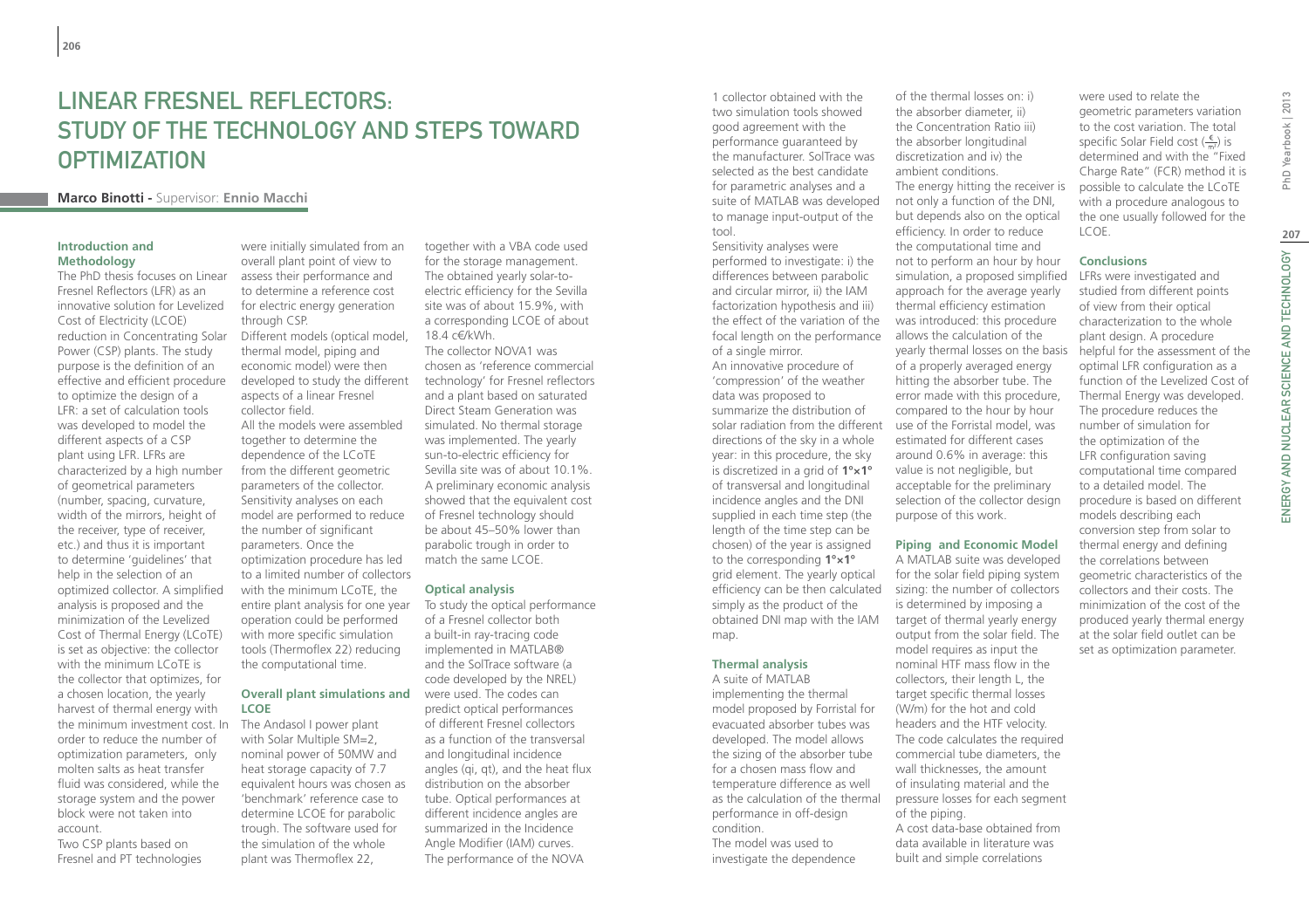## Experimental Investigation and Numerical Simulation of Two-Phase Flow in the Helical Coil Steam Generator

### **Marco Colombo -** Supervisors: **Antonio Cammi, Luigi Colombo**

Helically coiled pipes are today considered as a primary option for the Steam Generator (SG) of different new nuclear reactor projects of both Generation III+ and Generation IV. The improvement of such an important plant component is vital as much as the research for new technological solutions to reach the goal of improved safety, performance and cost established by the world nuclear community for the future nuclear power plants. Numerous favorable characteristics justify the renewed interest developing in the nuclear field. In particular, helical tubes can provide enhanced heat and mass transfer rates, higher critical heat flux during boiling and to accommodate the thermal expansion, in addition to allow a more compact design of the SG. Helical coils are particularly attractive for Small-medium Modular Reactors (SMRs) of Generation III+ which adopt an integral layout. As a matter of fact, compactness and efficiency improvement become particularly important for this type of reactors, being all the primary system component located inside the reactor vessel. Within these respects, the thesis work is the natural prosecution of the recent efforts made by the Nuclear Engineering Division on the thermal hydraulics of

the two-phase flow for SMR SGs. The group has been involved since many years into the IRIS project (International Reactor Innovative and Secure), an integral Pressurized Water Reactor of 335 MWe of power developed by an international consortium.

evaporation and better capability of fundamental importance not In the thesis work, the singlephase flow and in particular the two-phase flow are thoroughly studied, to improve the knowledge of the thermal hydraulic of the helically coiled SG tube. In particular, frictional pressure drop, two-phase flow structure and void fraction and two-phase flow instabilities are the main subjects. A careful characterization and a precise quantification of all of them is only for the design of the SG but for the study of the helical coil of the whole secondary system. To the aim, suitable simulation tools are defined and developed throughout the thesis. Analytical and empirical models are developed for a reliable estimation of the physical quantities under study, which becomes particularly important for the engineers involved in the design process. Furthermore, the helical geometry introduces an additional level of complexity, especially for the two-phase flow. As a consequence, the work is also devoted to an improvement of the understanding of some basic

physical phenomena, as for example the influence of the centrifugal force on the phase distribution and the interaction between the phases. In view of the pointed out diversified necessities, an overall analysis method is employed in the thesis work, based on the application and strict and continuous interrelation between experimental investigation, numerical simulation and analytical and empirical model development. Starting point of the research activity is the availability of a large number of experimental data, which are necessary for model development and validation of numerical results. The data were measured in an experimental facility designed SG for application in a Smallmedium Modular Reactors (SMRs) of Generation III+. In particular, the database includes measurements of single-phase pressure drop, two-phase adiabatic frictional pressure drop and instability of the twophase flow, in particular Density Wave Oscillations (DWOs) and Ledinegg instabilities. The first section of the work is focused on the single-phase flow. The experimental data are compared with some empirical correlations for the friction factor and the laminar to turbulent flow transition.

are indentified and they are found to be generally pretty accurate. However, they are not sufficient when a more detailed description of the physical phenomena characterizing the system is desirable, requiring the support of more complex but powerful tools. Therefore, the single-phase flow is characterized in detail with Computational Fluid Dynamics (CFD) numerical simulations. In particular, the effect of the centrifugal force field on the flow and the accuracy of numerous turbulence models are studied. The CFD is selected as the principal simulation tool and is used during all the thesis work. In particular, the ANSYS FLUENT code is adopted for the simulations. Accuracy and consistency of numerical simulations are constantly validated through comparison with the measured experimental data. The large amount of data generated with the CFD are then analyzed to explain the experimental behaviors through a more detailed description of local quantities. The larger part of the thesis work is dedicated to the twophase flow. A first activity resulted in a new empirical correlation for the prediction of the two-phase frictional pressure the two-phase flow inside the drop. The new correlation shows a relatively simple form and satisfy one important requirement initially established, that is the applicability in a large range of geometry parameters and operating conditions, proved by a mean relative error of about 14%. Actually, numerous correlations are available in literature, but none of them is reliable in a wide

The most accurate correlations

range of parameters. At the same time, the CFD analysis has been applied to the two-phase flow. The two-phase flow is modeled through the Eulerian – Eulerian multiphase model. An adiabatic flow is simulated, that is phase change and energy exchanges between the phases are neglected. In addition, only the drag force is considered as a term of momentum exchange between the phases. Initially, an air-water flow at atmospheric pressure is considered. This intermediate step seemed necessary because it allowed a deeper validation of the numerical results through comparison with experimental data, available in a large quantity for the air-water case. The results show a satisfactory 4.5% mean relative error for the void fraction, and about 12% for the frictional pressure drop. After the detailed validation of the air-water results, also the steam-water case has been simulated, comparing the results with the experimental data on the adiabatic frictional pressure drop. The CFD model shows a good accuracy in the prediction of the frictional pressure drop, with a mean relative error of about 15%. Numerical 3-D results allowed also the characterization of helically coiled pipe and a major understanding of the effect of the centrifugal force field on the structure of the two-phase flow, the phase distribution and the velocity fields. In particular, starting from the CFD simulations, an explanation is proposed for the pronounced peak of the frictional pressure drop profile observed during the experiments. In addition,

numerical results permitted to overcome the shortage of available experimental data on the void fraction for the steamwater case.

A new empirical correlation is proposed for the void fraction, based on the drift-flux formulation. The drift-flux model is also successfully used for a further validation of the local velocity field and void fraction distribution, obtained with the CFD.

The global approach adopted in the whole thesis is even reinforced for the last subject, that is the study of the DWOs in parallel channels. An existing non linear analytical dynamic model based on the homogeneous flow theory is upgraded to a drift-flux formulation. The empirical correlations developed for the frictional pressure drop and the void fraction are included into the model and the improvement obtained in the results are quantified through comparison with experimental data. At the same time, also an assessment of the results of the RELAP5 numerical code is carried out. A significant code drawback is identified, which requires to use slightly different channel lengths to proper simulate DWOs in parallel helically coiled SG tubes.

PhD Yearbook | 2013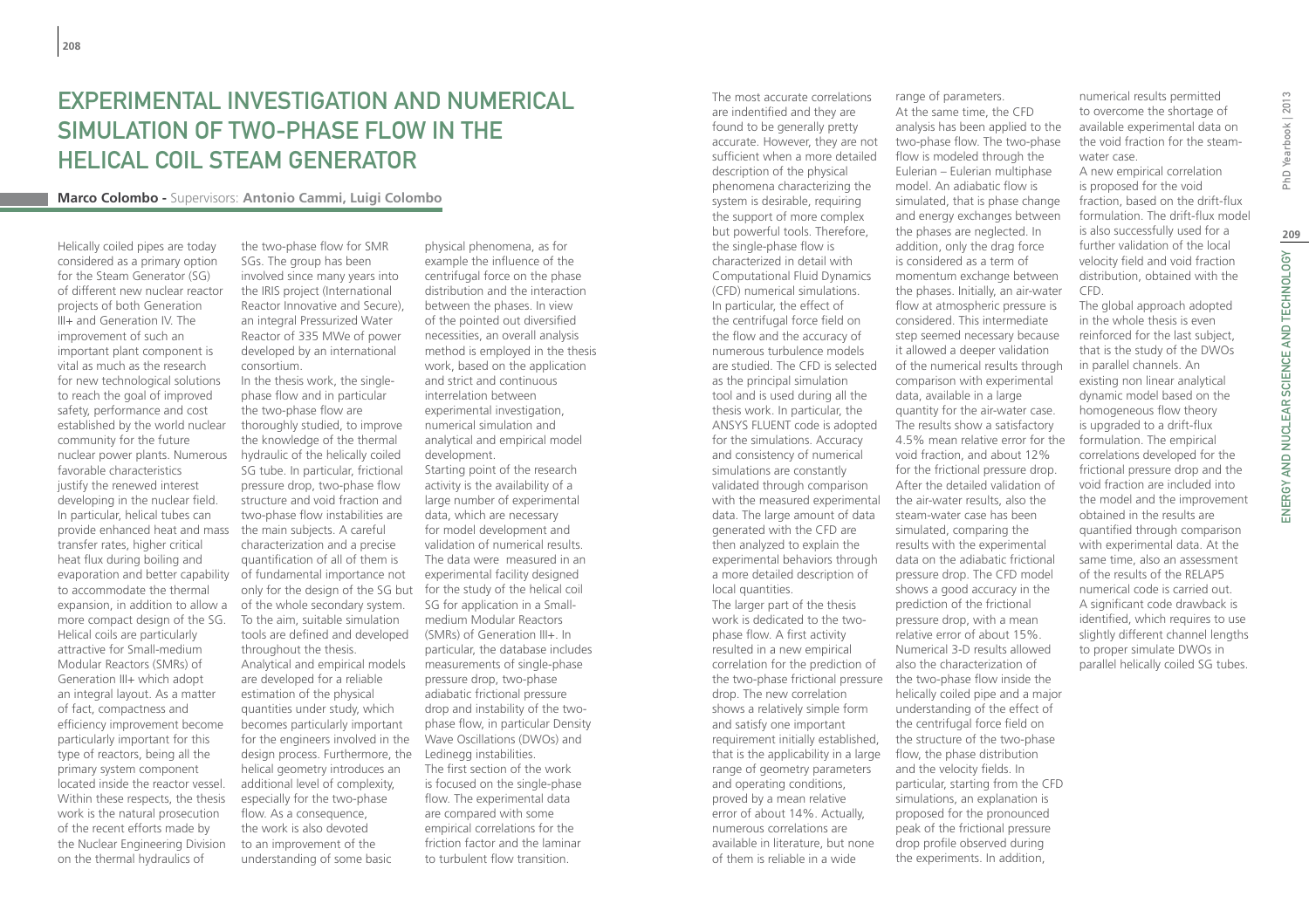## MUITI-SCALE CFD MODELLING OF INTAKE AND exhaust systems for internal combustion **ENGINES**

### **Augusto Della Torre -** Supervisor: **Gianluca Montenegro**

#### **Introduction**

The present work deals with the multi-scale modelling of intake and exhaust systems for internal combustion engines. The internal combustion engine is a complex system which involves physical phenomena occurring over a very large interval of time and length scales, as illustrated in Figure 1. In the scale framework, the largest one is represented by the engine-scale, related to the characteristic dimension of the pipe system  $(10^{-2} - 10^{-1})$ m). On the other hand, the smallest length scale is related to the dimension of the smallest cavity in which the flow can pass through, such as the pores of porous media, often present with different purposes, e.g. as catalytic substrates for pollutant conversion or as filtering media for particulate removal  $(10^{-5} - 10^{-3} \text{ m})$ . In addition to the largest and the smallest, other intermediate significant scales can be distinguished, namely component-scale and porous media macro-scale. The aim of the present work is to develop an integrated approach for the CFD simulation of the internal combustion engines, which involves the description of phenomena occurring at the different scales (Figure 2). In this framework, simulation of the smallest scales is performed in order to

enhance the understanding of the physical phenomena, to give optimization quidelines and to extract useful information for the macro-scale modelling. When larger scales are considered, phenomena occurring at smaller scales are modelled, in order to allow the full scale simulation of the device considered with an acceptable computational effort.

### **CFD simulation at the microscale**

CFD numerical simulations have been applied to the study of fluid-dynamics and heat-transfer the characterization of porous in open-cell foams and filtering media for after-treatment systems. In particular, different aspects were investigated: application of Image Based Meshing (IBM) techniques for the geometric reconstruction, ideal CAD-based modelling of micro-structural geometries, generation of the computational grid, geometric characterization of porous matrices. Different types of analysis were performed. Unsteady detailed numerical simulations allowed us to describe the development of turbulence and its effects on pressure drop and heat transfer. Moreover, based on these results, considerations were assessed on the turbulence modelling when RANS approaches are applied. The effects of some geometric

properties of the open-cell foam micro-structure, namely porosity and pore density, were investigated, applying mathematical transformation on the real image-based geometry. RANS conjugate heat transfer simulations were used for the characterization of fluid-dynamics and heattransfer properties of porous media over a large range of flow regimes. These studies confirm how the combination of micro-CT scanning, Image Based Meshing (IBM) and CFD can be an effective tool for media.

### **Derivation of CFD simulation models at the macro-scale**

Time- and space-averaging operators were applied on the micro-scale governing equations in order to derive a macro-scale model for the porous system constituted by the fluid and solid phases. The results of the microscale CFD simulations were used to calculate the effective contribution of the extra-terms resulting from the averaging process. This allowed to improve the understanding of the physical meaning of these terms and to provide a quantitative evaluation of their influence on the flow behaviour. As second step, models were proposed on the basis of the micro-scale characterization of permeability

and heat-transfer. Aspects related to the implementation of macro-scale models in a CFD tool were discussed. Validation of the proposed macro-scale approach was provided resorting to representative test cases.

#### **Quasi-3D engine-scale modelling**

A novel quasi-3D approach, named 3Dcell, was proposed as a tool for the enginescale simulation. It is based on the reconstruction of the geometrical domain by means of a network of 0D elements, defined by two fundamental entities: the cells, which define the volumes, and the ports, which store information about the distance and the flow area between two neighbouring cells. The method has been developed from the foundations and optimized tailoring the best trade-off between accuracy and computational runtime. The approach has been deeply tested on a wide range of test cases taken from the literature or provided by the industry within collaborative research projects, allowing the study and the definition of the range of

#### **Conclusions**

In this work different approaches have been developed and applied to the fluid-dynamic and acoustic simulation of the intake

and exhaust systems of internal combustion engines. These have been applied to the study of the physical phenomena at different scales, ranging from **are applied at the different scales**

applicability of this type of tools. present work gives contributions the micro-scale in porous media to the entire engine scale. The to the specific fields of the internal combustion engine modelling, developing quasi-3D and CFD simulation tools and exploring the possibilities offered by techniques already applied

**211**

micro-scale

scale

**1. Schematic of the different scales of the engine system**

turbocharge

intake system

engine scale



eitheant o

**2. Multi-scale modelling of the engine system: CFD and quasi-3D approaches** 

in different fields, e.g. IBM strategies. On the other hand, the contributions of the present work are not limited to the research on internal combustion engines, but can be of general interest for other fields related to the study of porous media. As matter of the fact, the multi-scale CFD approach can be applied to the optimization of any industrial product or application which includes porous substrates.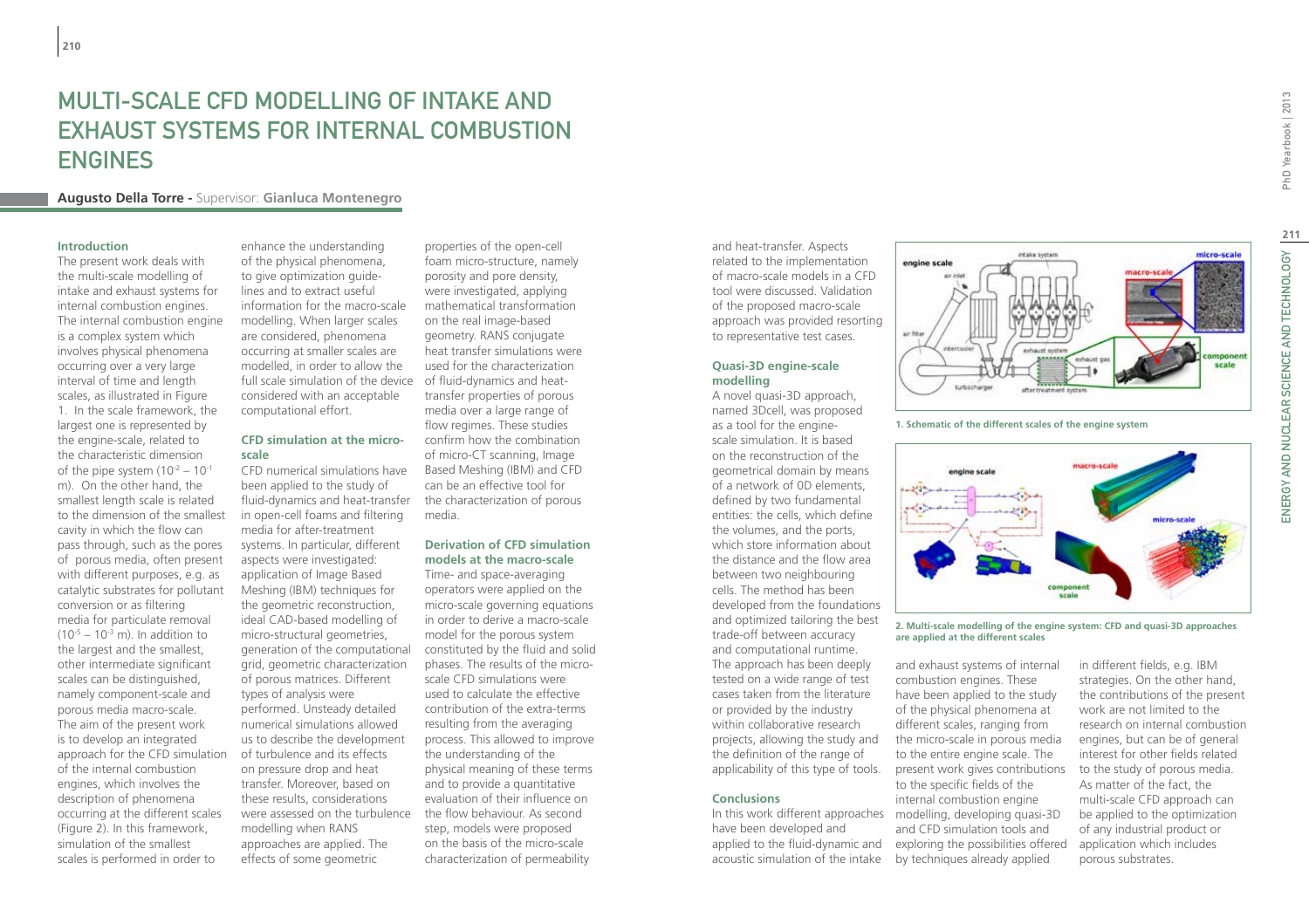## THE MOI TEN SAIT FAST REACTOR as a Fast-Spectrum Candidate for Thorium **IMPLEMENTATION**

### **Carlo Fiorina -** Supervisor: **Antonio Cammi**

The thesis work investigates the use of thorium in fast-spectrum reactors, with specific reference to the Molten Salt Reactor (MSR) technology.

Fast-neutron-spectrum Reactors (FR) have been developed in the early stages of nuclear technology for the purpose of breeding fissile isotopes from fertile materials. The U-Pu cycle has been preferred over the Th-U cycle because of the better breeding potential in a fast-spectrum and the sounder technical basis available. On the other hand, Th use has been historically investigated to breed fissile material (U-233) in a thermal spectrum, thus avoiding specific technological challenges associated to the development of FRs.

Over the course of the years, interest in fissile breeding has faded, especially in western countries, due to the slow deployment rate of new nuclear power plants and thanks to the availability of natural uranium resources. Concerns related to proliferation of nuclear weapons have also been a powerful deterrent against the production of fissile material. Conversely, waste management has emerged as one of the main problems for public acceptance of nuclear energy. Following these trends, both Th-based thermal reactors and U-based FRs started to be considered

in view of their capability to operate with continuous recycle of all actinides, while potentially burning legacy TRUs (TRansUranic isotopes) from LWR operation, thus drastically limiting the actinide waste to be disposed.

Under this scenario, Thbased FRs can offer specific advantages. The lower mass number of Th fosters a low endogenous generation of TRUs while the low breeding capability performed in this thesis work in of Th cycle may enhance the consumption of an external supply of TRUs. Past studies have also pointed out the Th potential capability to improve safety parameters. Despite the potential advantages, the implementation at an industrial scale of the Th closed cycle needs to overcome several challenges, including difficulties in dissolution and reprocessing of used fuel, and fabrication of highly radioactive recycled fuel. The use of liquid fuel with online reprocessing would avoid most of the issues related to reprocessing, manufacturing and transporting radioactive fuel. The logical technology for the adoption of liquid fuel is the MSR. MSRs were conceived during the fifties for military purposes in the US, and developed for two decades as graphite-moderated reactors for U-233 breeding and power production. After the

selection of the MSR among the Generation-IV reactors in 2001, the concept evolved in the direction of fast-spectrum MSRs, identified as Molten Salt Fast Reactor (MSFR) and mainly developed in the frame of the EURATOM EVOL Project. Use of Th in fast-spectrum MSRs is a relatively recent proposal and limited studies are available. A first-of-a-kind comparative analysis with solid-fuelled FRs is terms of breeding capabilities, waste management, TRU burning and safety features. The activity has been carried out in the frame of an IAEA Coordinated Research Project (Near Term and Promising Long Term Options for Deployment of Thorium Based Nuclear Energy), to which the Politecnico di Milano participates. To ease the investigation while excluding major sources of biasing, a common tool is employed to evaluate the performances of the MSFR and of the solid-fuelled FRs. Specifically, an existing ERANOSbased procedure, developed at the Paul Scherrer Institut (Switzerland) for the analysis of solid-fuelled FRs, is employed and extended to allow the simulation of Th-based cycles, the use of fertile blankets and the online reprocessing system of MSRs. In addition, dedicated sub-procedures are set up for

the calculation of radiotoxicity and decay heat of wastes. Using this tool, the capability of the MSFR to operate with a flexible conversion ratio is first demonstrated, showing the possibility of employing it as breeder, iso-breeder or burner reactor.

Operation of the MSFR as breeder reactor is demonstrated to allow a remarkable doubling time of approximately 40 years, although significant uncertainties exist on the U-233 effect is found to yield a capture cross-section. Use of Th in fast-spectrum reactors is found to foster notable advantages in terms of decay heat of wastes, with the caveats of an increased Sr-90 generation of U-233 vs. Pu-239. is also investigated through Waste generation is particularly low in the MSFR thanks to the reprocessing rate allowed by a liquid fuel.

Transmutation of an initial TRU loading is shown to be ineffective in traditional U-based FRs, while some benefits appear to be achievable in a closed Th cycle. The relatively soft spectrum of the MSFR partly frustrates the effectiveness of transmutation, but its high specific power combines with the lack of outof-core cooling time for the fuel to yield a short transmutation time (~50 years). Waste burning After characterizing the via an external TRU feed in the MSFR is limited by solubility issues to ~150 kg/GWe-yr, much lower than the 500-600 kg/GWe-yr of traditional FRs. On the other hand, the MSFR shows the potential of using a Th-MA feed (Th and Minor Actinides, without Pu), leading to a MA burning rate of ~150 kg/GWe-yr, three times higher

high average burn-up and lower The overall inherent safety of compared to traditional FRs. Investigation of Th impact on the safety features of traditional FRs confirms significant advantages in terms of void reactivity and Doppler, with the caveats of reduced core and fuel expansion coefficients, and of a possibly higher number of required control rods. In the MSFR, Doppler and fuel expansion represent the only significant feedbacks. Their combined strongly negative feedback, one order of magnitude higher compared e.g. to sodiumcooled FRs. The capability of the MSFR to withstand all typical double-fault accidents prediction of the steady-state reached after the transient. the MSFR appears promising and comparable to that of the traditional FRs here analyzed, both U- and Th-based. In particular, the MSFR has the advantage of featuring only negative feedback coefficients. On the other hand, during certain accidental transients it has to rely on a fuel draining safety system, which is a unique safety measure of the MSR technology, but whose effectiveness is still to be proved.

> MSFR through a top-level comparison with the solidfuelled counterparts, the work concentrates on two specific aspects of the MSFR that differentiate this technology from the others. The first one is the thermal-hydraulics, showing the unique feature of an internal heat generation. A correlation is proposed to

predict the Nusselt number in case of internally heated fluids flowing in turbulent regime in a straight circular channel. Application to the MSFR allows to exclude major impacts of the internal heat generation on design and behaviour of its out-of-core components, though attention should be paid in case of channels with low salt velocities and/or large diameters.

The second distinctive aspect of the MSFR technology is the reactor dynamics, strongly affected by the presence of a circulating fuel. A multidimensional model of the reactor primary circuit is developed envisioning a nodewise coupling of the various quantities at play. The model is assessed against a similar model developed in the same period at the Technical University of Delft (Netherlands), showing a good agreement. Three recirculation zones are observed in the core, causing excessive temperatures and accumulation of delayed neutron precursors in low flux regions, with detrimental effects on the β<sub>efe</sub>. Transient simulations demonstrate a generally benign response of the MSFR to major accidental transient initiators. The new asymptotic state reached by the reactor can be considered as representative of the reactor worst conditions in an accidental transient, thus confirming the promising inherent safety features of the MSFR already pointed out in the thesis.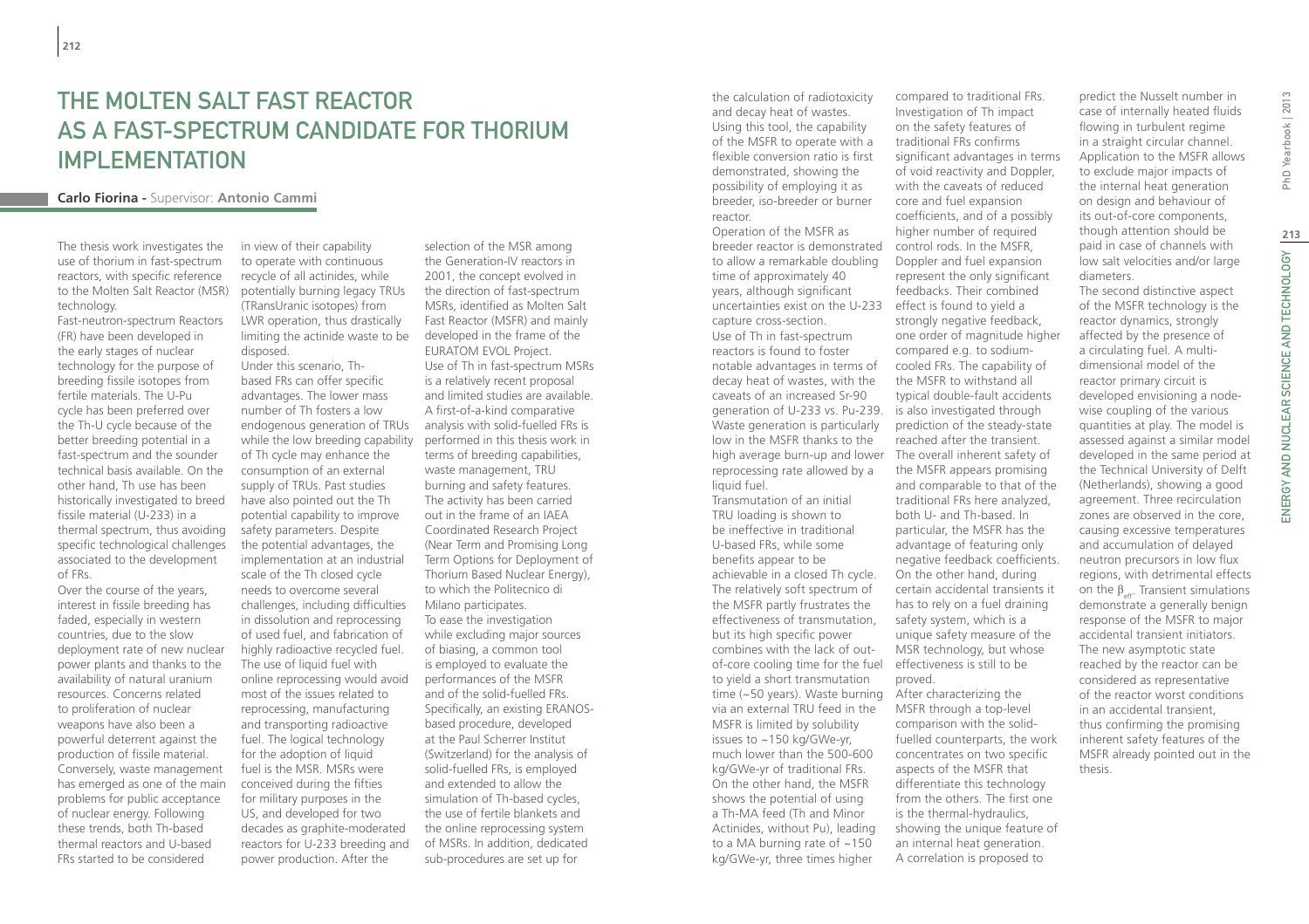# Thermodynamic and Economic Analysis of ADVANCED PROCESS FOR CO<sub>2</sub> CAPTURE

### **Matteo Gazzani -** Supervisor: **Ennio Macchi**

#### **1. Introduction**

Rising world energy demand has mostly been met by expanding the use of fossil fuels, resulting in higher concentrations of carbon dioxide in the atmosphere. The possible consequences of these trends, in particular global warming, have driven the search for alternative electricity generation technologies capable of limiting  $CO<sub>2</sub>$  emissions. It is very likely that carbon dioxide reduction will have to be achieved while fossil fuels continue to be the major source of primary energy for several decades to come. Carbon dioxide capture and storage, is recognized as one of the most promising options because it addresses the impact of the largest primary energy sources and the largest source of  $CO_{2}$ .

#### **2. Thesis overview**

The final goal of the PhD research activity was the techno-economic assessment of fossil fuelled power plants with carbon capture by two different innovative technologies: one based on advanced sorbents (Sorption Enhanced Water Gas Shift) and one based on membranes (hydrogen selective membranes). Both the technologies were developed in two FP7 projects: Caesar and Cachet II. The PhD work was exclusively theoretical but with input from experiments carried out by the projects partners (ECN, SINTEF). The features of both the

considered technologies are: ∙ **Sorption Enhanced Water Gas Shift**: SEWGS comprises of multiple fixed beds operating in parallel that adsorb  $CO<sub>2</sub>$  at high temperature and pressure, and release it at low pressure. The combination of  $CO<sub>2</sub>$  conversion and removal enhances H<sub>2</sub> production and the purity of the stream feeding the Gas Turbine combustor, whilst a separate  $CO<sub>2</sub>$  by-product can be recovered from the adsorbent by regenerating the bed. ∙ **Hydrogen membranes**: hydrogen permeable membrane reactors are an attractive technology for pre-combustion carbon capture in both coal and gas fired power stations because they combine the simultaneous production and separation of hydrogen while capturing the remaining carbon dioxide. The carbon dioxide is produced at high pressure, reducing the compression energy for transport and storage In order to study advanced technologies together with innovative power production

configurations, different investigation levels have been considered: 1. **Detailed reactor model**:

#### it aims at reproducing the behavior of the most critical reactors involving detailed chemical kinetic mechanisms. Two different reactors have been investigated using the single reactor model: the coal gasifier and the hot gas clean-

#### up system.

- 2. **Specific process model**: it is focused on the most important processes adopted in a defined configuration. Single system model has been adopted to reproduce the behavior of hydrogen fuelled gas turbine and to the coal gasification processes (Shell and GE).
- 3. **Overall techno-economic plant simulation**: the thermodynamic evaluation is based on mass and energy balances and it allows integrating all the components required for power production with CCS. All the data obtained in the single reactor and process modeling are implemented in this step.

#### **3. Methodology**

All the analyses have been carried out using several software: the overall integration and the single process simulations were developed with the proprietary code GS or the commercial tool Aspen Plus whilst the single model simulations are based on brand new code written in Aspen Custom Modeler (gasification reactor) or in Matlab (Hot gas clean up). Finally, overall economic evaluation is based on excel VBA with calculation of the Levelized Cost of Electricity according to the IEA method.

### **4. Detailed Reactor Models 4.1 Gasifier reactor**

This activity was carried out at the Massachusetts Institute of

Technology under the Rocca project agreement.

Being SEWGS and hydrogen membranes pre-combustion technologies, their application to coal plant requires a coal gasification process. A reduced order model (ROM) has been developed in order to predict the performance of the Shell-Prenflo gasifier. ROM involves the representation of the gasifier by a Reactor Network Model (RNM) which is used to reduce the computational simulation expense, compared to CFD models. As result of the Shell ROM modeling, several parameters were calculated for a gasifier of about 3000 tons per day, for example: i) syngas, particles and gasifier wall temperature, ii) syngas and particle composition and, iii) overall gasification temperature and pressure. Sensitivity analyses were used to further investigate effects of main variables: i) oxygen to coal ratio, ii) coal feed amount and, iii)  $CO<sub>2</sub>$  feed as carrier gas.

#### **4.2 Hot gas clean up**

The implementation of hot gas desulfurization is a key issue for successful application of not sulfur tolerant technologies. A kinetic model of the system was developed to design the reactor at different operating conditions and estimating its cost.

The process is based on fluidized accommodate a large syngas mass flow, is a fast fluidized bed while the regenerator, which has a low gas flow, is a bubbling fluidized bed. The model has in input the system conditions which are defined by the gasification technology adopted and the desulfurization level to be achieved. The desulfurization and the regenerator design is based on kinetic equations and

it is obtained through several modules accounting for: i) sorbent properties, ii) syngas and regeneration air properties, iii) thermodynamic data of circulating solids, iv) sizing data as provided by Technip and, v) cost computation.

#### **5. Specific Process Models 5.1 Gasification process**

Shell and GE gasification process, which accounts of several reactor and recirculations, have been reproduced by calibrating the property 0-D code (GS) in order to match the available data (experimental for Shell, literature for GE) at the end of the process.

#### **5.2 Hydrogen fuelled gas turbine**

beds: the desulfurizer, which must flame temperature of hydrogen is With respect to natural gas, hydrogen combustion causes a variation of the flame properties, mainly temperature, speed and geometry and a higher water concentration in the product gases. All these variations, along with the change of the fuel flow rate due to a change in the LVH, bring about a modification of the machine design specifications. One of the main concerns is limiting the  $NO<sub>x</sub>$  emissions provided that: i) lean premixed combustors used with natural gas, at present are not commercially available for hydrogen because of technical hurdles posed by the very high reactivity of hydrogen; ii) the significantly higher than natural gas. These issues could affect the operating conditions of the blades, eventually resulting in a lifetime reduction, or alternatively, in a reduction of the blade metal operating temperature to mitigate their effects. An hydrogen fuelled GT was simulated and a comparison between diffusive and premixed combustor was carried out on the basis of

homogeneous assumptions.

#### **6. Techno-Economic Plant Simulations**

Concerning the SEWGS process, the PhD activity has been focused on its application in power plant either natural gas fired (Natural Gas Combined Cycles) or coal fired (Integrated Gasifier Combined Cycle) and in steel production plant. On the other side, the integration of Pd-based H<sub>2</sub>-selective membranes was studied only in integrated gasifier combined cycles. SEWGS technology has shown good thermodynamic results both in NGCC and IGCC power plant with a consequent efficiency gain of about 3 percentage points when compared to the commercial ready  $CO<sub>2</sub>$  capture technology. From an economic point of view, the application of SEWGS to NGCC does not show evident advantages compared to commercial ready technology. On the other hand, its application to IGCC leads to a decrease in the cost of  $CO<sub>2</sub>$  avoided in the order of 35%. SEWGS adoption in integrated steel plant features substantial thermodynamic benefits compared to other technologies. Hydrogen membrane application to IGCC showed an efficiency improvement in the order of 3-4 percentage points compared to the reference pre-combustion technology. The economic evaluation underlined that the cost of  $CO<sub>2</sub>$  capture through this technology with the present features is higher than the commercial ready process.

Nevertheless there are several future possibilities to reduce the membrane performances which would make this technology more

competitive.

PhD Yearbook | 2013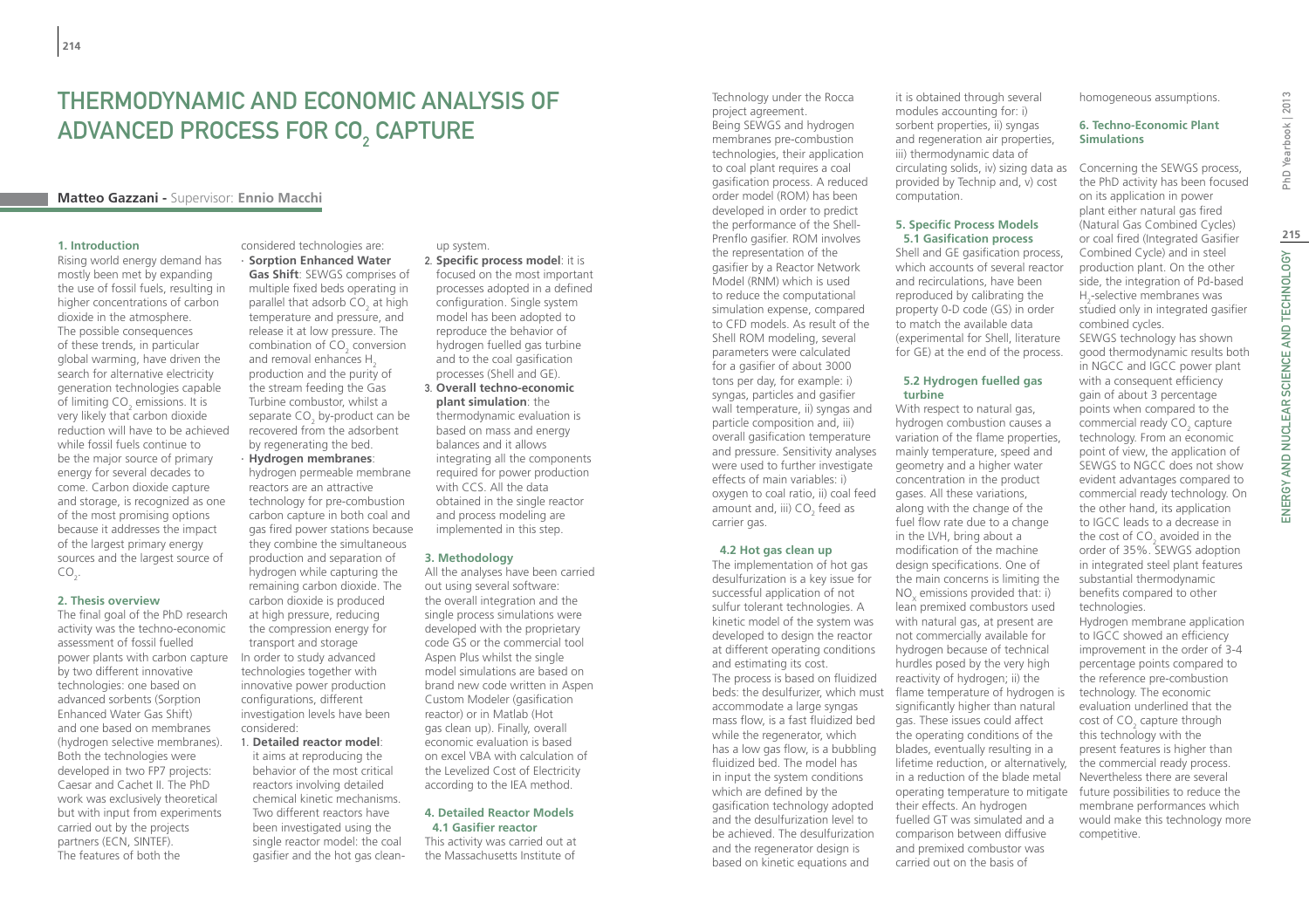## A Study on the Key Factors of Nuclear Power Plant Performance

### **Rasha Ghazy -** Supervisors: **Paolo Trucco, Francesco de Falco, David Stuart Gilchrist**

In the late 1970s and early 1980s a certain number of analysts reviewed the operating performance of Nuclear Power Plants (NPPs), not only to establish the level of performance that the plants were achieving, but also to identify the factors underlying the wide variability that characterized plant performance. Discrepancies observed in the first analysis were mainly attributed to differences in economic and safety regulation, as well as to technological differences in nuclear plants. Regression estimation of capacity factors related to plant characteristics, as learning-by-doing effects, size, age, and total years of construction, is reported in early literature; results were still raw, given that operating experience was reduced at that time and estimates resulted biased by autoregression and other factors. Poorness in availability of data, and in a solid methodology to be employed, added difficulties in discriminating and interpreting the most relevant aspects influencing performance. Nearly a decade later, the IAEA conducted an investigation and as a result of their analysis, factors related to reactor technology, assumed as affecting In such a context, the in previous works, did not look so determinant. The most

significant finding was that topquality management supporting disciplined operation is the key to achieving overall plant safety, reliability, and economic performance objectives. A comprehensive understanding of the determinant reasons that lead NPPs to successful operation relies on three things: an extended and updated database, a well defined, accurate and integrated classification of key factors, and an adequate statistical methodology able to allow an interpretable analysis of the data.

Thus, an effort is done in this thesis for outlining the factors that are involved in the determination of nuclear performance, as well as for estimating the range of variability that the nuclear performances are affected by. In cooperation with the Enel Nuclear Technical Area, international nuclear operational experience is investigated and, according to a thematic classification, the key factors of reactor performance are summarized under five main categories: technical, operational, managerial/ organizational, economic and external aspects are all likely to influence NPPs performance. statistical computing code R is employed to analyze the

NPPs Performance Indicators (PI) data using different statistical methodologies; PI are studied with reference to the PRIS database developed by the IAEA, at which utilities annually provide their complete performance records. Unit Capability Factor (UCF) is employed as dependent variable into an ordinary least squares (OLS) regression analysis performed on a sample of 14 electrical firms. Operational and technical factors data (*Reactor technology*, *NSSS supplier*, *Plant size* and *Age)* of 135 Light Water Reactors (LWRs) operating in five different countries with an age between 10 e 40 years are used in this first analysis as independent factors. Results show that a modest proportion of UCF variation is accounted for by the four independent variables: *Plant size* and *Age* don't help predicting plant performance; despite the role *Reactor technology* seemed to have played in the past, and even though PWRs result generally less performing of 7% on average with respect to BWRs, it doesn't result in accounting for effective variation in UCF. Alternative and nonconventional

methodologies are investigated to allow a more significative, innovative and useful interpretation of NPPs performance data. Indeed, OLS regression technique applied to PI data demonstrates to be less consistent when compared to more robust and flexible analytical methods, such as Cluster Analysis (CA) or Classification And Regression Trees (CART).

CA technique is applied for analyzing performance data of an enlarged dataset including all the LWRs operating in 2010 excluding plants in their running-in phase, and its outcomes used in the CART analysis. The results show that six clusters are adequate to represent the different evolution in time of all the reactors considered in the sample for the last decade: each group is characterized by a unique and defined trend that summarizes the general progression and development of the included plants performances (Figure 1). Clusters composition is analyzed CART analysis to predict the from several perspectives, with the aid of representative conditional barplots, and its results contribute to explain reasons of success for those plants characterized by a performance positive growing trend.

Technical and physical aspects that don't result as relevant in the regression analysis, when used to classify NPPs into the clusters, show however to play a significant role, contributing in classifying the plants; on the



**1. 6-Clusters Model for Nuclear Performance Trends**

basis of the these variables, CART analysis finds the best partition of the plants that depicts their cluster affiliation. Late works findings show that the role of the utility in determining NPPs performance is crucial; therefore, in this thesis the variation in the performances considers managerial and organizational issues as well, used in the cluster determination of a new plant. A group of nuclear electric utilities operating in six different countries have agreed to support this research project and provided answers to a questionnaire addressing issues related to plant management systems and organizational initiatives within the plants, other than relevant economic aspects. The survey outcomes help creating decision rules for growing classification trees that determine the clusters

composition according to these aspects. CART analysis results show the considerable effects on performance of implementing a managerial model within the nuclear utility, and discriminate between a proprietary model and the recognized NEI SNPM; date of implementation is also studied in the clusters classification. Further examples show the importance of the issues dealing with the strategies hold by the organization and the management in the outage control outage programme, in the oversight function and so on. Although a more exaustive analysis is likely to be developed through a wider utilities participation, this study represents the first attempt, based on a voluntary participation of the nuclear utilities, to analyze aspects and issues related to the plants daily activities and directly correlate them to the PI trends.

ENERGY AND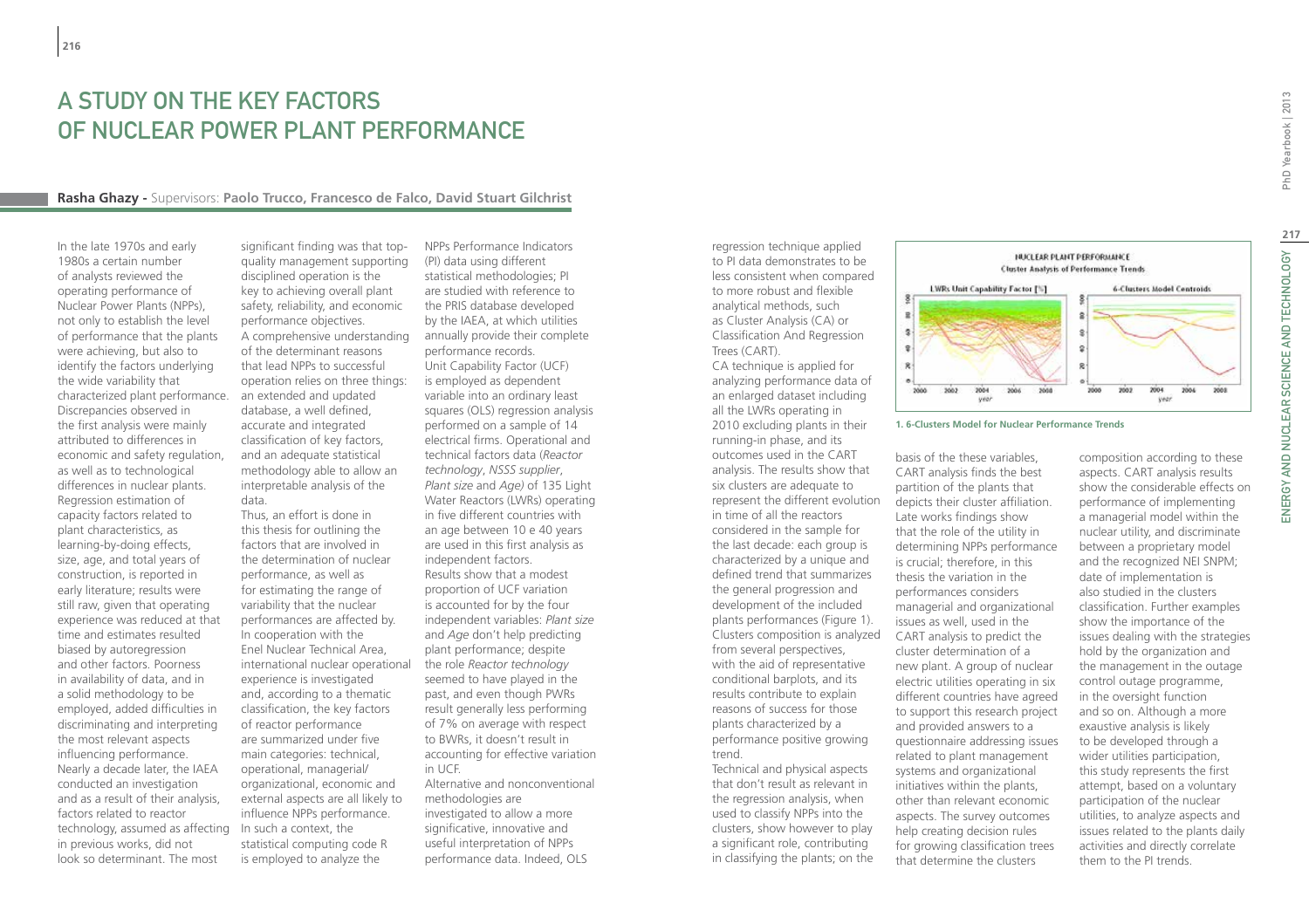## INVESTIGATION OF THE DYNAMIC BEHAVIOUR AND OF CONTROL ISSUES OF CIRCULATING FUEL REACTORS

### **Claudia Guerrieri -** Supervisors: **Antonio Cammi**

The aim of this thesis work is the the Molten Salt Fast Reactor investigation of the Circulating Fuel Reactor (CFR) dynamics and the discussion of some control issues concerning these class of nuclear reactors. In particular, reference is made to those CFRs adopting molten salt as primary coolant, namely the Molten Salt Reactors (MSR). The first efforts in the development of this technology were carried out during the sixties at the Oak Ridge National Laboratory (ORNL), with the construction of the Molten Salt Reactor Experiment (MSRE), an 8  $MW_{th}$  MSR prototype, and the subsequent design of the Molten Salt Breeder Reactor (MSBR). The interest in MSRs, that faded out after the closure of the Molten Salt Reactor Program in the USA, met a true revival in the last decade. Since 2001, MSRs have been included among the Generation IV systems, an ensemble of six innovative nuclear reactors selected by the Generation IV International Forum (GIF-IV) to be developed in the medium/long term in order to meet the future challenge of a safe, sustainable, economic competitive and proliferation resistant nuclear energy production. Nowadays, the activities carried out worldwide on MSRs are focused on the study of different designs. Among these, an important role is played by

(MSFR), a new reactor concept developed in the framework of the Euratom EVOL (Evaluation and Viability of Liquid Fuel Fast Reactor System) Project, which has been adopted by GIF-IV as MSR circulating-fuel reference configuration. The different MSR designs share common features, typical of the molten salt technology. In particular, the of the fuel salt outside the core presence of a liquid fuel that circulates in the primary circuit acting simultaneously as primary coolant leads to a complex and highly coupled dynamic behaviour, which requires a careful investigation, as a consequence of some unusual characteristics, like the drift and the decay of delayed neutron precursors (DNP) in the out-ofcore part of the primary circuit and the phenomena involving heat transfer with internally heated fluid. Throughout the work, classical tools for dynamics analysis were reformulated and applied to the study of poorly-known features of systems involving circulating fuel. Innovative approaches were developed as well, like the Multi-Physics Modelling (MPM), that allowed important breakthroughs in the dynamic and transient analyses. The first intent of the thesis work was to provide a systematic and complete evaluation of the stability

properties of molten salt reactors, adopting approaches consolidated in the theory of linear systems, according to the common practice in the field of nuclear reactors. A theoretical analysis of the zero-power point kinetics of circulating fuel reactors was carried out for a rigorous treatment of the effect related to the transport on the dynamic characteristics of the system. Proved tools in the dynamics analysis of conventional nuclear reactors were re-formulated in this work and applied to the study of liquid fuel systems. The developed approaches have been assessed against the experimental data available for the MSRE. The effect of the fuel velocity on the balance of delayed neutrons was investigated, and its importance in terms of reactivity was compared with the neutronic temperature feedback. A power threshold was identified, which is related to a change of the system behaviour. It was found that, when operating at lower power, transients caused by a velocity variation are dominated by the effect related to the variation of DNPs that decay out of the core, whereas temperature feedback dominates at higher powers. These results are important looking at a control strategy that involves a variable flow rate in the primary circuit, as well as to evaluate any operative transient involving a variation of the fuel velocity. Also, a detailed analysis was carried out for the stability margin evaluation of the MSFR operating in the entire range of power.

The evaluation of the MSR transient behaviour was carried out considering two complementary approaches. First, simplified non-linear models were developed considering zero- or onedimensional geometries. These models allowed the analysis (both in the time and frequency domain) of the entire plant in different working conditions, and were useful for a preliminary Furthermore, the modularity evaluation of single-component dynamic behaviour and controloriented analyses. The second class of models are based on an innovative Multi-Physics Modelling (MPM) approach. Thanks to the capability of solving all the partial differential equations that govern the system behaviour, by managing simultaneously the different quantities at play without requiring the interface of dedicated codes, the MPM stands as a unique and natural environment of simulation for complex systems, like MSRs, where strongly coupled phenomena (neutronics, thermal-hydraulics and DNP transport) interact. In particular, a full-core Multi-Physics (MP) model of the Gen-IV MSFR was developed. This model allowed notable advances in the understanding of peculiar aspects that characterise the system dynamics (e.g., during full-power steady-state operative conditions). Important

indications for the finalization of the system design were obtained, concerning the DNP distribution and the flow field inside the core. Among the available commercial software, COMSOL Multiphysics® was chosen thanks to the possibility to be interfaced with MATLAB®. Integrated simulations between these two software platforms could be useful for future control-oriented analyses, where the control action computed exploiting dedicated tools of MATLAB® (e.g., the Control System Toolbox) can be directly applied to the MP model, which provides a detailed and accurate description of the dynamic response of the system. of COMSOL Multiphysics<sup>®</sup> is convenient when dealing with large models involving a number of different physical phenomena. The last part of the thesis work aims at analysing some controllability issues related to molten salt systems, paying particular attention to the MSFR. A traditional approach was adopted, considering a decentralized feedback scheme of control based on the use PID (Proportional-Integral-Derivative). Molten salt reactors, and nuclear power plants in general, can be considered Multiple-Input-Multiple-Output (MIMO) systems, since a number of quantities must be controlled in order to guarantee a correct operation of the plant, using a set of manipulated variables. Therefore, more than one possibility exists for the choice of the control loops, when a

decentralized feedback scheme of control is adopted. Usually in the industry, the pairing of the controlled and manipulated

variables is based on the knowledge gained through the observation of the transient behaviour of the plant. An emerging approach is to look for objective criteria for this selection. In this thesis work, a technique based on the analysis of the Relative Gain Array (RGA) was applied to the study of the degree of coupling of the input and output variables of the modelled MSFR, in order to provide an objective criterion in choosing among all the possible pairing options for decentralised control. Based on these results, a set of possible control schemes was selected and implemented, integrating the simplified models developed for the purpose of the dynamic analyses with an adhoc set of PI controllers. Finally, different control strategies for the operation of the MSFR plant at partial load have been evaluated and discussed.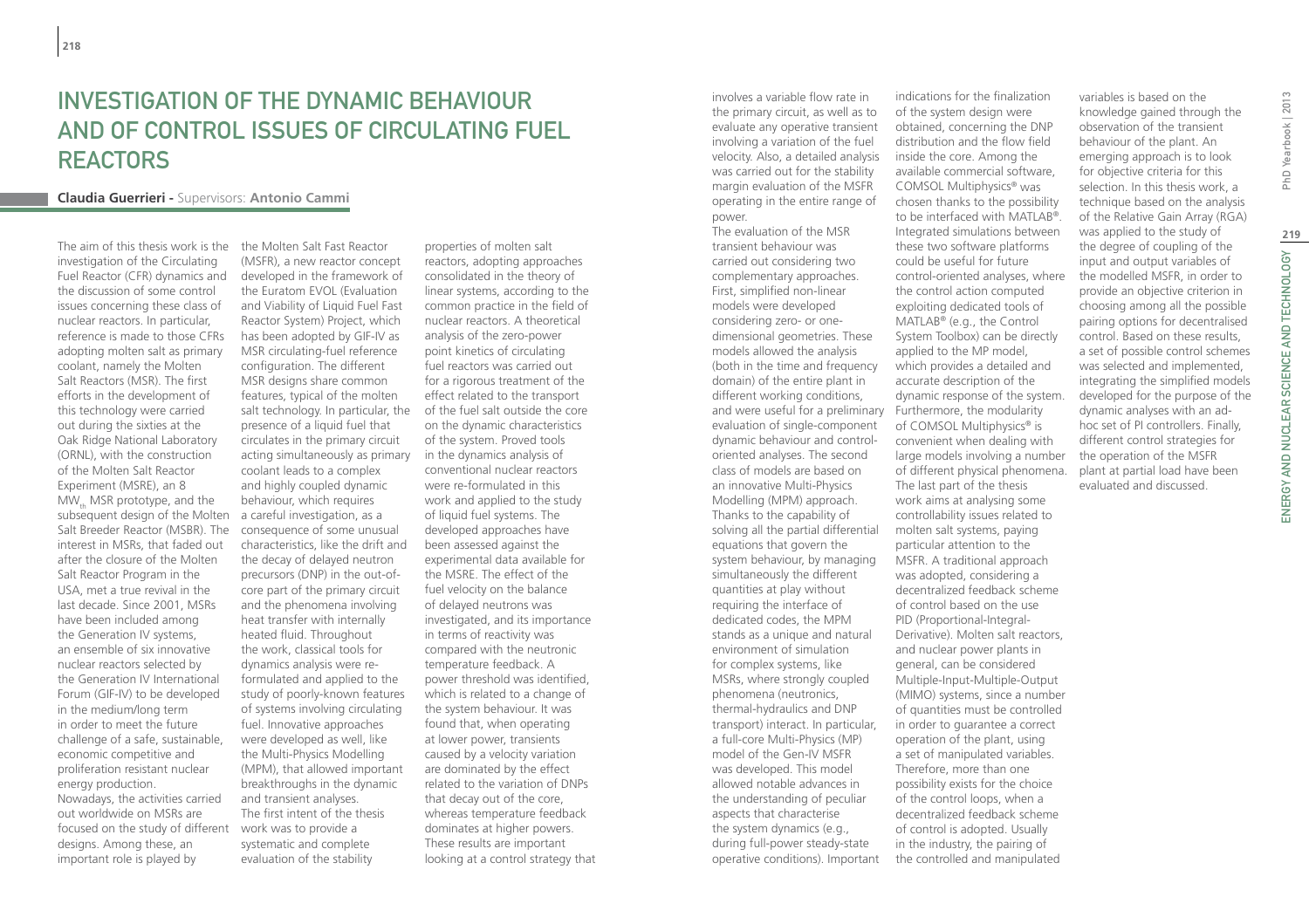## DEVELOPMENT OF ADVANCED COMPUTATIONAL METHODS FOR PROGNOSTICS AND HEALTH MANAGEMENT IN ENERGY COMPONENTS AND SYSTEMS

### **Francesca Mangili -** Supervisor: **Enrico Zio**

For industry, unforeseen equipment failure is costly, both for repair and lost revenue. The maintenance strategies that are set up to face this problem traditionally fall into two categories: preventive maintenance and corrective maintenance (after failure). The former may result in unnecessary maintenance; the latter may take long times and result in significant lost revenue. In recent times, a third strategy, predictive maintenance, is emerging, based on assessing the actual equipment condition and predicting the optimal time at which performing maintenance. The underlying concept is that of failure prognostics, i.e., predicting the Remaining Useful Life (RUL) of the equipment defined as the time left before it fails to perform its function according to design specifications (Figure 1). Many diverse prognostic methods have been proposed in the last decades, primarily due to the wide variety of systems and applications they have been designed for. Those methods can be classified in model-based methods, which make use of an explicit mathematical model of the degradation process, and data-driven methods, which base their predictions on models of the degradation process learned from time series of observed degradation states, or

on directly mapping the relation between observations and equipment RUL.

Two of the main open issues that performed within a cooperation remain in the field of prognostics between the Laboratorio di are how to efficiently use different types of information available and how to correctly treat the uncertainty affecting this information. Indeed, depending on the different forms of information and data that may be available about the evolution to failure of degrading equipment, different prognostic approaches may be applied to project the current equipment condition in time, in the absence of future measurements about its degradation state and the operational conditions. This leads to propagating large uncertainties which need to be assessed and managed, by associating uncertainty estimates data concerning prediction to the RUL predictions, so to measure the expected mismatch in which creep damage is between the real and predicted equipment failure times, and use this information to confidently plan maintenance actions, according to the desired risk tolerance.

In this context, the goal of this PhD work has been to identify the most representative situations of information available, develop properly tailored prognostic approaches, and provide a critical investigation of the capabilities of different prognostic

approaches to deal with various sources of uncertainty in the RUL prediction. The work has been Analisi di Segnale ed Analisi di Rischio (LASAR) of Politecnico di Milano, and the Institute for Energy Technologies, OECD Halden Reactor Project, Norway, which has financially supported the PhD grant. As first undertaking, we have identified three practical situations with decreasing information available for the prognostic task, and developed prognostic methods properly tailored to tackle each of them. We have supplied methods for the quantification of the RUL prediction uncertainty and characterized their performance in a case study with simulated of the RUL of a turbine blade developing (Figure 2). This case study has allowed performing a consistent analysis about the impact of the uncertainty affecting the prognostic information and models on the accuracy of the RUL prediction, thus contributing to the way of investigating the capabilities of prognostic methods to deal with the RUL prediction uncertainty. Furthermore, we have studied how the performance of the three proposed approaches varies depending on the quantity





**1. Pictorial view of the prognostic task 2. Example of turbine blade RUL** 

and quality of the available information. From this analysis, we have been able to provide guidelines for the choice of a prognostic approach based on the available information. However, when multiple approaches can be applied, the combination of their outcomes is an alternative strategy to the choice of the best performing one. In this context, ensemble techniques have been introduced as an effective tool for aggregating different sources of information and achieving high prediction accuracy and reliable confidence estimate. In the industrial application of the prognostic approaches investigated in this work, one may very likely have to face additional problems related to the limited and unreliable information available about the equipment degradation state

or about its future operating conditions. We have tackled these problems in two case studies with data collected from real industrial applications. In the first case study, we have faced the problem of deriving exploitable prognostic information from noisy and unreliable data taken from eroding choke valves used in the oil & gas industry, and provided a solution for data pre-treatment based on a hybrid ensemble of physics-based and data-driven models. In the second case study, we have considered the problem of predicting the RUL of clogging filters which are used to clean the sea water entering the condenser of a Swedish nuclear power plant. To tackle this problem in the absence of physics-based information about the degradation mechanism, we have developed two

**predictions obtained at different time steps during the creep growth process**

advanced data-driven prognostic approaches based on Gaussian process regression and similaritybased regression. In order to increase the robustness of the RUL prediction, we resorted to the belief function theory for treating the large uncertainties due to the unpredictable variations of the external conditions affecting the clogging process, and combining the different types of uncertainty measures provided by the two approaches proposed. The results obtained with real data have proved the effectiveness of aggregating multiple pieces of information treated by complementary methods, within an ensemble approach.

ENERGY AND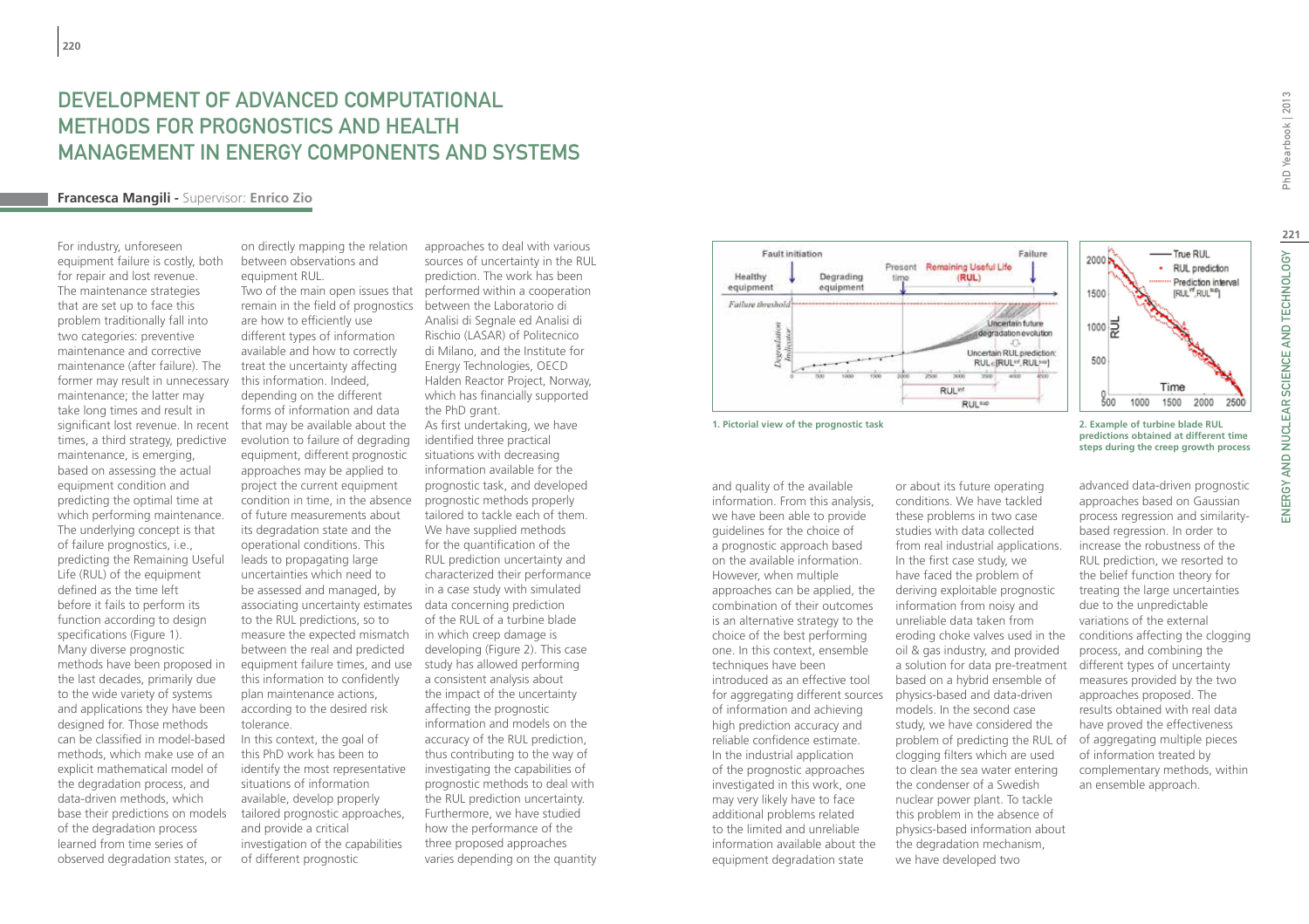## METHODS FOR THE VULNERABILITY ANALYSIS of Critical Infrastructures

### **Roberta Piccinelli -** Supervisor: **Enrico Zio**

The subject of this PhD thesis concerns methods for the analysis of critical infrastructures with respect to their vulnerabilities to random failures and targeted attacks. The work has been performed at the Laboratorio di Analisi di Segnale ed Analisi di Rischio (LASAR Laboratory of Signal Analysis and Risk Analysis) of the Department of Energy of the In this thesis, three methods for Politecnico di Milano. Critical infrastructures (CIs) are large scale, spatially distributed, engineered complex systems which provide vital services for modern society, such as energy supply (electricity, oil and gas supply), transportation (by rail, road, air, shipping), information and telecommunication (such as the internet), drinking water distribution, including wastewater treatment. Outages or mishaps in CIs cause disruption or incapacitation of fundamental services and result in diverse consequences with economical and social implications.

For this reason, a comprehensive vulnerability analysis of CIs requires not only identifying the logical and functional relationships among the large number of spatially distributed, interacting elements but also accounting for a broad spectrum of hazards and threats including random failures and intentional attacks.

The conceptualization of critical infrastructure vulnerability assessment implies system analysis for (figure 1): a. hazards and threats identification;

- b. physical and logical structure identification and operational modes definition;
- c. cascading failure dynamics analysis.
- the analysis have been devised to perform the vulnerability analysis:
- ∙ the all-hazard approach to address issue a;
- ∙ the topological analysis to address issue b; ∙ uncertainties analysis to
- address issue c. CIs are especially attractive targets for malevolent attacks because today's societies operate the actual structure of the heavily on their reliance. In risk and vulnerability analysis, random accidents, natural failures and unintentional man-made hazards are typically known and categorized by emergency planners. The likelihood of their occurrence is traditionally addressed within a probabilistic framework. On the other hand, terrorism poses a hazard that eludes a quantification by probability theory due to the intentional and malevolent planning it implies. Therefore, there is the need of an all–hazard approach encompassing a broader view

on the hazards, that threaten CIs. The all-hazard approach is intended to provide the basis for addressing unexpected events of any nature such as deterioration and random failures, natural disasters, accidents, and malevolent acts. In this PhD thesis, an *All-HAZard ANalysis* (A-HAZAN) is developed. It aims at identifying the features, operating conditions and failure modes relevant to CI vulnerability, and capturing the CIs vulnerability sources and issues, given their technical and physical features, and the dependencies and interdependencies on other CIs. CIs are engineered complex systems and can be modeled as hierarchies of interacting components. In this view, network of interconnections among the components is a critical feature of the system. In a topological analysis, a CI is represented by a graph *G(N, K)*, in which its physical constituents (components) are mapped into *N* nodes (or vertices) connected by *K* edges (or arcs), representing the links of physical connections among them. The focus of topological analysis is on the structural properties of the graphs. In order to quantify the structural importance of the network components, several centrality measures have been introduced: commonly used



**1. Pictorial view of the critical infrastructure vulnerability assessment presented in the present PhD thesis**

centrality measures identify the most important elements in networks of components, based on the assumption that physical/communication/service among nodes flow follows the shortest paths in the network. In spite of the usefulness and appealing simplicity of the topological analysis of the network underpinning a CI and of the insights it provides, empirical results show that it cannot capture the rich and complex properties observed in a real infrastructure system, so that there is a need for extending the models beyond pure structural topology. While the topological approaches for identifying critical components are capable of highlighting structural vulnerabilities, they are through the network has been limited from the point of view of the functional vulnerability of the CI. In real network systems,

another important dimension to add to the vulnerability characterization refers to modeling the dynamics of flow of the physical quantities in the network where physical law and operational rules drive the physical/communication/service flow. This entails considering the interplay between structural characteristics and the dynamics, in order to provide indications on the elements critical for the propagation process and on the actions that can be performed in order to prevent or mitigate the undesired effects. In the final step of the CI vulnerability analysis developed in this PhD thesis, the characterization of uncertainties related to the physical flow undertaken and exemplified with respect to the electric infrastructure. Failing to

incorporate uncertainties in system planning may lead to an overestimation of risk reduction barriers and of system capabilities to maintain acceptable levels of reliability. In order to quantify the impact that the propagation of the identified uncertainties has on the reliability of the electric infrastructure a stochastic model that simulates the operations of an electric transmission network was developed. This event based model, embedded in the Monte Carlo Simulation framework, and has shown the ability to represent daily hourly changes in power requests at customer side of the system, ambient temperature, wind speed and wind power generation. The increasing variability in the operating conditions lead to an increase in the generated power that cannot be supplied to the customers.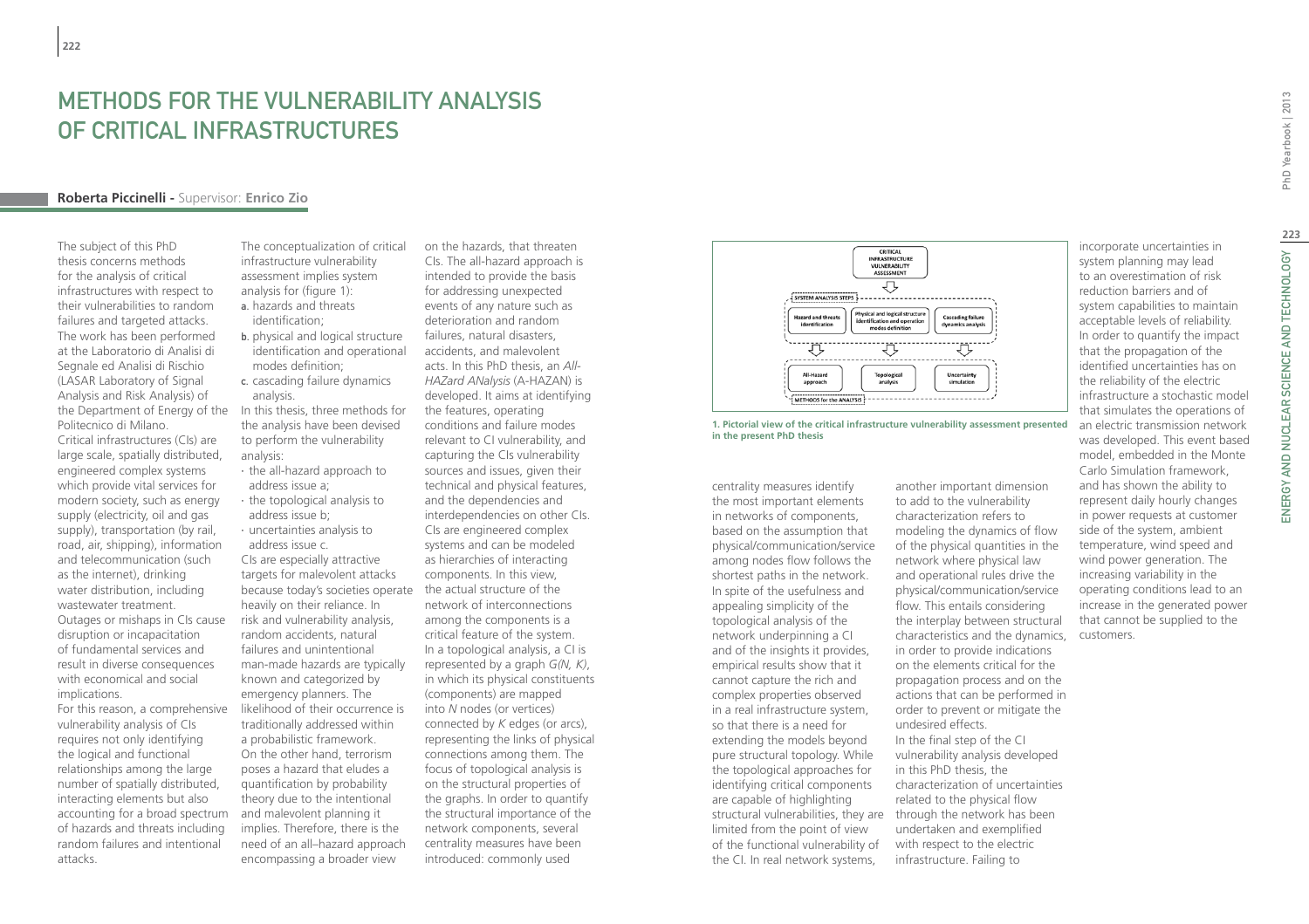## Mid-long term solutions for coal power plants with near-zero emissions

### **Vincenzo Spallina -** Supervisor: **Giovanni Lozza**

The present PhD project has been focused on the investigation of two different novel concepts, based on the use of IGCC with carbon capture to determine the evolution of clean coal technologies in the future years.

The first system is based on the use of chemical looping combustion (CLC) with packed bed reactors (PBRs); it would represent a **mid-term** solution: the CLC combustion has been considered in the recent years for pilot plants and the combined use of PBRs with CLC is at the early demonstration stage.

The second system is based on the integration of SOFCs in an integrated gasification plant: since the technological level of SOFCs development is not yet ready for industrial applications, SOFCs stack for multi-MW is expected to be proved in the **long-term** scenario.

For both systems the study is based on different levels of investigations:

#### **Components modelling:**

*Packed Bed Reactors for CLC:* PBRs 1-D model is presented with kinetic model description based on the use of ilmenite as oxygen carrier, discussing the effects of both gas-solid and heterogeneous reactions; the thermal model is discussed

to include the effects of solid and gas composition; different strategies for heat management are studied in order to define the more favorable operating conditions of PBRs. *Solid Oxide Fuel Cells*: a pseudo 2D model is described with a proper kinetic model implemented for pressurized systems, working with syngas from coal gasification and high  $CH<sub>4</sub>$  content; the electrochemical model is also discussed with new set of equations based on CO direct oxidation.

#### **Components integration in coal-fired power plants:**

*PBR-IG-CLC*: according to the strategies discussed for the heat management in the previous stage of investigation, different plant layouts with thermal balance are evaluated in order to provide the best performance (net electric efficiency,  $CO<sub>2</sub>$ emissions, etc.). This analysis concerns the integration of different sections, such as Gasification Island, acid gas removal (AGR), GT and heat recovery steam cycle (HRSC). *IG-SOFC*: the presence of SOFC working with coal-syngas is discussed and different systems are proposed: *IG-SOFC-ba*se: IG-SOFC without

 $CO<sub>2</sub>$  capture system to predict the potential of fuel cell integration in coal-based power plant; *IG-SOFC-cryo*: IG-SOFC based on

oxy-combustion of SOFC anode exhaust gas with  $\mathsf{CO}_2$  capture through a cryogenic system and pressurized CO $_{\textrm{\tiny{2}}}$  cooling system; *IG-SOFC-meth*: IG-SOFC is based on the production of syngas with high CH<sub>4</sub>-content to exploit SOFC cooling through internal reforming and improve thermal integration with GT cycle: CO<sub>2</sub> capture is carried out by using physical absorption while an  $H_2$ -fired gas turbine system is considered for the combined cycle.

Comparison of novel technologies with reference power plants: the technologies here discussed are compared with the reference systems for IGCCs with and without  $CO<sub>2</sub>$  capture. Related to the system with CO<sub>2</sub> capture, a pre-combustion technology with physical absorption through Selexol<sup>™</sup> from coal syngas, following a water-gas shift reactor, is considered.

#### **Mid-term technology for fossil**  fuel power plant with CO<sub>2</sub> **capture: Chemical Looping Combustion (CLC)**

The CLC concept is based on the indirect oxidation of a fuel, by means of a solid metal which is alternatively oxidized and reduced by sequential contact with air and a fuel respectively. Thus, the solid metal, easily separable from the gaseous

stream, behaves as an oxygen carrier, taking oxygen in an air reactor (AR) and releasing it by oxidizing a fuel in a fuel reactor (FR). While the metal oxidation reaction is always exothermic for the chemical species investigated in the literature, its reduction can either be exothermic or endothermic, depending on the metal and the fuel involved.

Chemical Looping Combustion (CLC) can be competitive, in applications for power generation from gaseous fuels, if operated at high pressure (>15 bar), in configurations where the stream from the air reactor is expanded in a turbine. The technology here presented is based on dynamically operated packed bed reactors. With this configuration, the solids are always kept in the same reactor, which is alternatively exposed to reducing and oxidizing conditions configurations by properly switching the inlet gas between air and fuel streams. Results have shown that the use of CLC in IGCC can lead to a penalty efficiency of 7% points which is 2% points higher than the conventional  $CO_2$  capture system with coal.

#### **Long-term technology for fossil fuel power plant with CO<sub>2</sub>** capture: Integrated **Gasification Fuel Cells** Important international projects

are focusing on the development

of advanced power cycles using fuel cells and gas turbine cycles. integrated to a coal gasification plant (e.g. the FutureGen Vision 21 projects of the US DOE). R&D activities are pushed by the exploitation of a low cost fuel and by the perspective of applying such technology (Integrated Gasification Fuel Cell cycle – IGFC) to high efficiency electricity generation with CCUS. A distinctive advantage of this concept is given by the electrochemical oxidation of the syngas occurring in the fuel cell, which acts like an oxygen combustor avoiding the dilution of exhaust gases with nitrogen. An analysis of a pseudo 2-D finite volume model for the prediction of the performance of an intermediate temperature (800°C) planar SOFC fed with syngas from coal gasification was carried out under different Different systems have been performed with and without  $CO<sub>2</sub>$  capture providing an electrical efficiency of 47-51.2% with near zero-emissions.

#### **Conclusions and final remarks**

CCUS technology is expected to play an important role in the next years due to the need of reducing greenhouse gases. The integration of CCUS technologies in coal power plant need to be investigated due to the high  $CO<sub>2</sub>$  emissions

associated to the high C content of coal. In the midterm future the use of CLC is a valid alternative to the technologies currently studied, at the demonstration stage: the low penalty efficiency with the relatively simplified  $CO_{2}$  capture system make this technology interesting especially if some other plant simplification can be included due to the improvements in materials, components, catalysts, etc... When considering the use of SOFC, the power plant efficiency is expected to increase especially when  $CO<sub>2</sub>$  capture is accomplished. Hence, the integration of SOFC in large scale power plants, whose economic applicability in such configurations and size has to be proven, would represents a very attractive option, but, according to the economic analysis, this technology will be suitable if relevant research activities and investments will improve SOFC costs and reliability.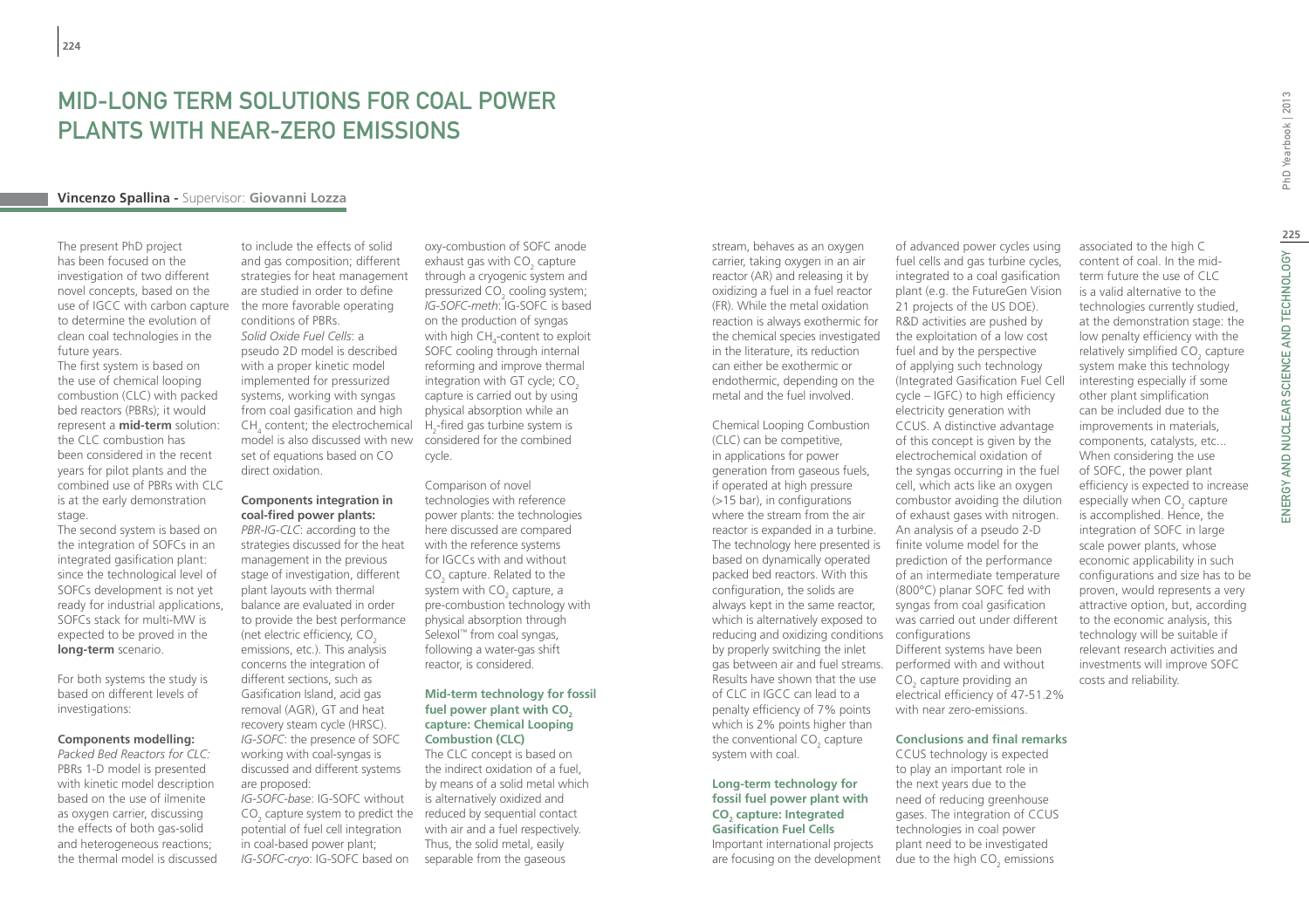## STUDY AND DEVELOPMENT OF NEW POWER GENERATION TECHNOLOGIES FOR GEOTHERMAL LOW ENTHALPY RESOURCES

### **Alessio Tizzanini -** Supervisors: **Macchi, Campanari**

The recent international focus on the value of increasing renewable energy supply highlights the need for revaluating all alternatives, particularly those that are large and well-distributed. In this context, low enthalpy geothermal water dominant fields (with a brine temperature ranging between 130°C and 170°C) represent a high potential energy source for the electricity generation. The most efficient and cost-effective way to exploit this type of reservoir is based on the use of binary ORC cycles. In 2007 ENEL acquired the rights for the exploitation of four low enthalpy geothermal fields located in Western United States, which are expected to add about 150MW of electric capacity in the next years. Currently, two ORC cycles are already in operation. The purpose of this work was to select, design and demonstrate an advanced ORC technology to be applied to the exploitation of water dominant geothermal resources acquired by ENEL. The main targets to be reached via this new technology were: (i) high performance in terms of maximum power, in order to maximize the annual energy production for a certain geothermal source and (ii) high operating flexibility in terms of negligible performance decline due to external condition

variability, such as brine temperature and mass flow rate, as well as environmental air temperature (flexibility is also a key-point for a future integration of binary plants with a solar field). During the preliminary selection of the working fluid and cycle configuration, carried out in collaboration with Massachusetts Institute of Technology and Politecnico di Milano, different Rankine cycles using hydrocarbons or refrigerant as working fluid were extensively studied and optimized in order to maximize the overall conversion efficiency. This analysis allowed the assessment of both subcritical and supercritical cycles and showed that in a supercritical cycle the possibility to operate outside the fluid saturation curve validate the design criteria of during the heat adduction phase guarantees a higher operational flexibility compared to subcritical cycles. Results pointed out that, in the considered range of geofluid temperature, the best ORC configuration is represented by the supercritical ORC cycle using

a refrigerant as working fluid. Based on the theoretical analysis results, it was decided to demonstrate the identified advanced, high efficiency binary cycle at the pilot scale (500 kWe). This activity was developed in the framework

of a collaboration agreement between ENEL, Politecnico di Milano and Turboden. The power plant was built at ENEL's experimental area in Livorno (Italy), and an extensive experimental activity, which lasted more than 700 hours, was carried out in 2012. Due to the flexibility of the experimental facility, a wide range of brine temperature and mass flow rate was simulated, thus testing the application of the supercritical ORC technology to different types of low enthalpy geothermal resources. Moreover, experimental activities covered the Winter and Summer period, thus also the influence of the ambient conditions on the ORC performance was assessed. The experimental data obtained were analyzed in order to: (i) the main components of the cycle and thus reduce the risks related to the evaluation of the studied technology on the full scale, (ii) check the nominal cycle performance, (iii) assess the reliability of the thermodynamic database available for the working fluid, (iv) optimize the cycle performance and verify the optimal operating parameters for different operating conditions (see figures 1 and 2), (v) verify the thermal stability of the working fluid, (vi) verify the control system stability for different operating conditions,

(vii) assess the reliability of the most critical components of the cycle, (viii) carry out a sensitivity analysis of the supercritical ORC performance as a function of the geothermal brine characteristics (see figure 3). Expected performance were experimentally confirmed. A detailed model of the power plant was developed via Aspen Plus and Aspen EDR. The model was validated on the basis of experimental data, and resulted to be consistent with them, thus demonstrating the reliability of the codes and thermodynamics libraries used.

The experimental results showed a high performance level in terms of power production (a specific work higher than  $44kJ/kg<sub>RRINE</sub>$  for the full scale application, e.g. for the 10MW scale) and a high operating flexibility (good performance for all the considered values of brine temperature and mass flow rate). Thus, the developed technology was demonstrated to be commercially competitive.



that courtless specificate of



**2. Hot section optimization for different values of the condensing pressure/ temperature**



MB<sub>B</sub>M-T(S)<br>Mol3 8-Telli AMARA FUTA MISLA-TION MILLA THIS **MANUEL 19932**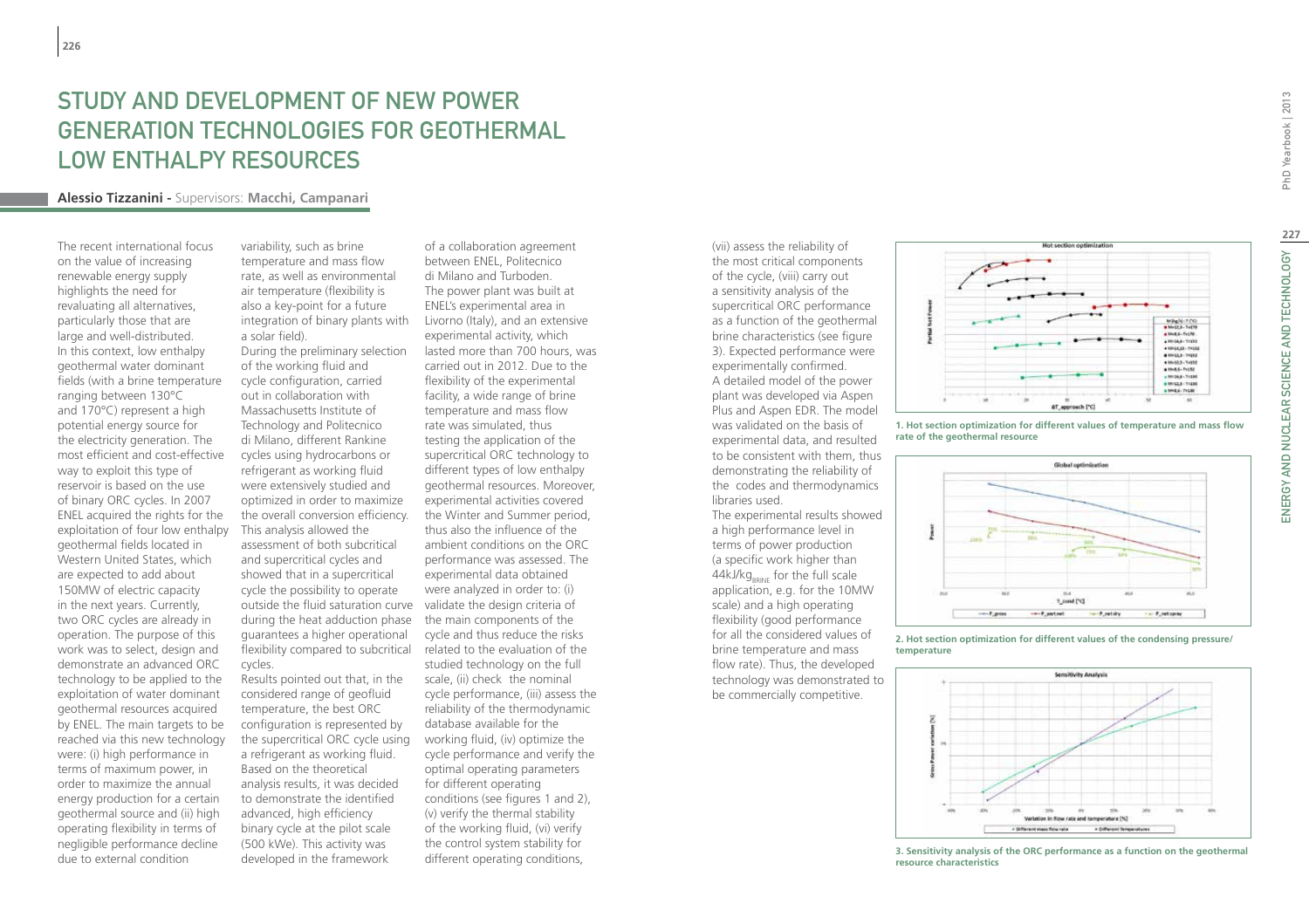## Control Strategies, Fault Detection and Diagnosis of Renewable Energy Sources **SYSTEMS**

## **Emilia M. Visek -** Supervisor: **Mario Motta**

According to IEA (2011) less than 20% of energy was produced by renewable resources. The field of exploitation of these resources interferes abundantly with research and scientific world and the development of renewable energy sources systems is accelerated. Increasing of renewables usage can be accomplished by developing new methods and new technologies or by polishing the ones existing. Large amount of energy is wasted in building systems because of unsuitably installed equipment, incorrectly implemented control algorithms, missing, failed or non calibrated sensors and inappropriate maintenance of systems. Wasted energy can be reduced by applying predictive control strategies, fault detecting techniques for system and sensors and by optimizing the diagnosis of the building systems. Fault detection and diagnosis – FDD – is engaged already for decades in lots of research fields like automotive, aerospace, manufacturing, national defense, nuclear and so on. In the last decade predictive control strategies and techniques heat pump subsystem in a test together with FDD applied to HVAC systems expanded the research interest due to large saving possibilities which could be achieved. However, ample

research still needs to be done to develop new methods or to convert the ones existing in other fields in order to match the requirements of HVAC systems. Much of the research and development is performed in the universities and national laboratories while commercial tools are only beginning to merge the markets. This research purpose is to identify and combine known and highly developed techniques for control and FDD with new HVAC system (solar cooling and a heat pump); to prove the effectiveness and applicability of the methods but also to adjust them in order to be used for the specific systems proposed. The efficiency of the systems is evaluated in terms of methods used. Conclusions are drawn based on simulation of TRNSYS model of a solar cooling system with absorption chiller in the case of controls. The controls applied are programmed in Matlab and Simulink connected to TRNSYS Simulation Studio. For the fault detection parts the conclusions are drawn based on methods programmed in Matlab and validated using laboratory measurements of a reversible stand. A trivalent renewable energy

sources system refers to a system which converts direct or indirect solar to thermal energy, respectively cooling, space and domestic water heating. Starting from the assumption that energetic and economical losses can be reduced by predictive control strategies and techniques and fault detection and diagnosis I defend the following challenges:

- ∙ Identify methods of control from sensitivity, quickness of reaction and complexity point of view;
- ∙ Spot the influences on the performances and degradations of HVAC's when using different control techniques;
- ∙ Distinguish possible failures and techniques to avoid, adjust and detect them;
- ∙ Spot the influences of failures and also of using detection methods on HVAC's performances.

Other benefits of correct and predictive control and fault detection methods applied to HVAC's are that it would improve the reputation of the producers and it could enhance further development of the technologies under discussion. This PhD study is structured in 2 main parts: part A regarding the control strategies and part B regarding fault detection and diagnosis.

The objective of part A regarding controls was accomplished by comparing and analyzing 3 control methods: on/off, PID

and fuzzy PID. The reasoning for this choices is not random, in fact on/off is the most used method and the major problem identified is that the on/off cycling affects the reliability of system components and accuracy of control. Instead PID control improve the system reliability and accuracy, but the performances are depredated due to the fact that the parameters applied are fixed and don't permit the flexibility of control when condition of running the HVAC system are changing. It reacts slowly when system is transient and it proved time consuming to adjust the parameters which define the method. Therefore, arrives the need to identify robust way of adapting the parameters and fuzzy logic has the proper characteristics to accomplish the need. This strategy allows non-linearity and disturbances in the system, is a linguistic based method and requires a-priory knowledge of system possible outputs and needs. I generalized an optimum strategy to adapt PID parameters using fuzzy logic for a solar cooling system. Actually this method proves to be a compromise between *accuracy* and *reliability, quickness of reaction and range of applicability.* The assertion from which I started when defining part B of my work was that during the running period of a HVAC

system the efficiency and reliability can decrease for unknown reasons, although the desired output is achieved with the same accuracy all the time. This is a result of highly

techniques which shade some failures. They are called hidden

because they are difficult to determine, mostly at the time when the user will receive the energy consumption bill. The sensor measurement failure is of such a kind.

developed control strategies and but also more computation The goal is to identify and provide an adapted method to be used in proactive control procedure, in the case a sensor is failing. This can be thought later on as an automated fault detection and diagnosis and prognostics procedure. I tested some sensor signal reconstruction techniques, widely used in other fields: principle component analysis, fuzzy principle component analysis and complex fuzzy principle component analysis. Prior to analyze the methods, an evaluation of the impact of failure on system performance and reliability of the methods is provided. The application consists of several tests on a reversible heat pump subsystem on a test stand (HPTS) in Emerson Climate Technologies, Mikulov, Czech Republic. The failure was simulated by moving one sensor from one part of the system to another where the difference of measurement was low enough not to damage the system but still detectable. The failed sensor was doubled in both states: failure and non-failure in order to be able to permanently monitor and analyze correctly the system behavior. The results of evaluation shown that the 3 methods proposed are eligible for use in HVACs. PCA shown less accuracy in reconstruction and less computational effort, FPCA shown more accurate effort is needed, while CFPCA doesn't show improvements

compared to FPCA but is even more computational requiring. However, because of data clustering characteristic is expected that FPCA and CFPCA, perform better in non stable conditions than PCA. Considering that the calculation of reconstructed signal is based on non failed data, the hypothesis of not having available measured non failed data occurs. In this case usage of extrapolated data from measurement instead of measured non-failed proves compliance if the new data is calculated properly for each condition of running the system. The offline analysis of the experimental results showed that ~3% of efficiency loss could be avoided if the reconstructed value would be used in the control mechanism instead of failed sensor reading. Further on, the reconstructed value can be compared with reading value This PhD is catching one track of failure possibility and 3 failure detection methods. In reality during the lifetime of a HVAC system a lot of interconnected failures occur and many other detection methods can be used. Thus it is recommended that a database of possible issues, failure, performance degradations and their correlations is created especially when a new product is to be released on the market. Existence of such database is the keystone for application of more complex methods for failure

and failure announced. detection.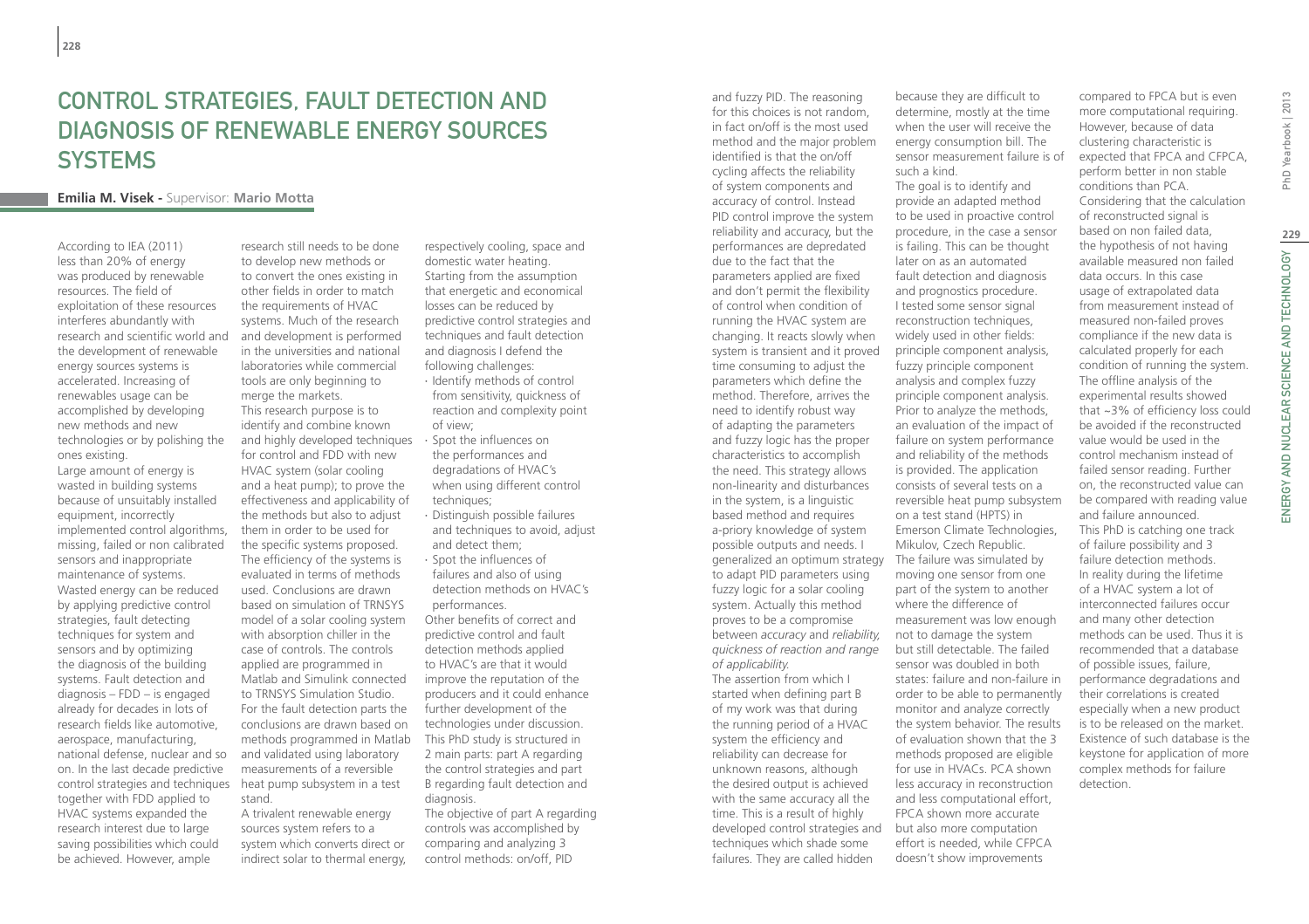## Study of innovative techniques aimed at reducing energy consumption in domestic refrigeration system

## **Matej Visek -** Supervisor: **Cesare Maria Joppolo**

Cold domestic appliances consume approximately 15% of residential electricity consumption which accounts for remarkable 122 TWh/year only in EU. Thus governments all around the world are promoting energy efficiency and are strengthening energy consumption standards in the domestic refrigeration field. Largely diffused initiative is energy labeling which informs customers about energy efficiency of the products. The most popular domestic refrigerators on the market are the combined refrigeratorfreezer appliances (2 doors) which are composed of two compartments with very different operating temperatures; freezer compartment (FC) operating at -18°C and refrigerator compartment (RC) at 4°C. Marketed appliances (except the two compressors ones) are cooling both FC and RC by evaporating refrigerant at single temperature. Hence high temperature lift during RC operation is causing significant thermodynamic losses. Innovative sequential dual evaporator (SDE) circuit operates FC and RC cooling in alternative mode and allows two evaporation temperatures with single compressor. High evaporation temperature during RC operation increases

compressor COP and improves overall efficiency of the appliance. The principal problem of the

SDE system is an extremely large cooling capacity provided by volumetric compressor and decreased heat transfer rate to the evaporator at increased RC evaporation temperature. Hence variable speed compressor is usually utilized to decrease cooling capacity and forced convection fan is employed in the RC to increase heat transfer rate to the evaporator. However forced convection has negative effect on the quality of the fresh individual compartments and on food stored in the RC. Therefore two innovative refrigeration circuits based on the SDE technology employing variable speed compressor and preserving natural convection heat transfer in RC were proposed in this PhD activity. The idea was to implement first concept was to place phase change material in contact with visible RC evaporator and freeze it by high cooling capacity. Then the PCM can absorb heat load from the RC continuously at much lower natural convection heat rate. In addition to the positive effect on the fresh food preservation, also the RC air temperature is much more stable were turned into two bottomand resistance of the RC to grid power failure is improved. Selection of PCM temperature has a strong effect on the amount of heat being absorbed

from RC air and also impacts the evaporation temperature. PCM has to meet criteria such as compatibility with food environment, low supercooling/ superheating effect, cyclic stability, availability, cost and many others. One of the promising fluids meeting many criteria is pure water. Phase changing temperature 0°C gives high potential for increasing RC evaporation temperature but limits heat absorption rate from RC air.

The overall SDE appliance COP depends on the COPs of the RC heat load ratio (x).

 $COP_{SDE} = xCOP_{RC} + (1 - x)COP_{FC}$ 

The higher the RC heat load ratio the closer is the system COP to the higher RC COP. Hence the second conceptual supplementary loop attached to the freezer liquid line, which by passing through RC PCM can additionally subcool liquid refrigerant and shift load from the FC to RC. The idea was considered innovative and patent application was submitted.

The two innovative concepts mount refrigerator-freezer appliance prototypes. The first prototype included SDE circuit with PCM pocket in RC directly attached to one side of the





**1. SDE-PCM refrigerator-freezer concept**

visible roll-bond evaporator is showed in Figure 1. The second prototype included also extra FC subcooling loop. Low thermal conductivity vacuum insulation panels were implemented in the RC walls to decrease compartment heat load and match it with small heat absorption rate of the PCM (water).

One of the disadvantages of the SDE circuit is a necessity for refrigerant mass charge migration between FC and RC evaporators. To deal with migration issues two components were added to the system. Electronic block valve was attached to the liquid line after the condenser to be able to perform pump out of the refrigerant from the evaporators. Check valve was placed on the FC suction line to avoid refrigerant back flow to the evaporator.





**3. Air temperature fluctuations for PCM and non PCM appliance**

Experimentally measured energy efficiency of the prototypes at various setups was compared to the performance of the baseline SDE circuit without PCM as showed in Figure 2. The SDE-PCM concept showed significant improvement in the RC COP and overall SDE COP by up to 29% and 9% respectively. It was also understood that refrigerant migration components and

condenser design play essential role in reaching high efficiency. Air temperature fluctuations in RC were reduced in the SDE-PCM prototype and the RC compressor OFF period was extended from 1 hour to almost 13 hours, Figure 3. Wide support of Whirlpool Corporation during this research activity is duly acknowledged.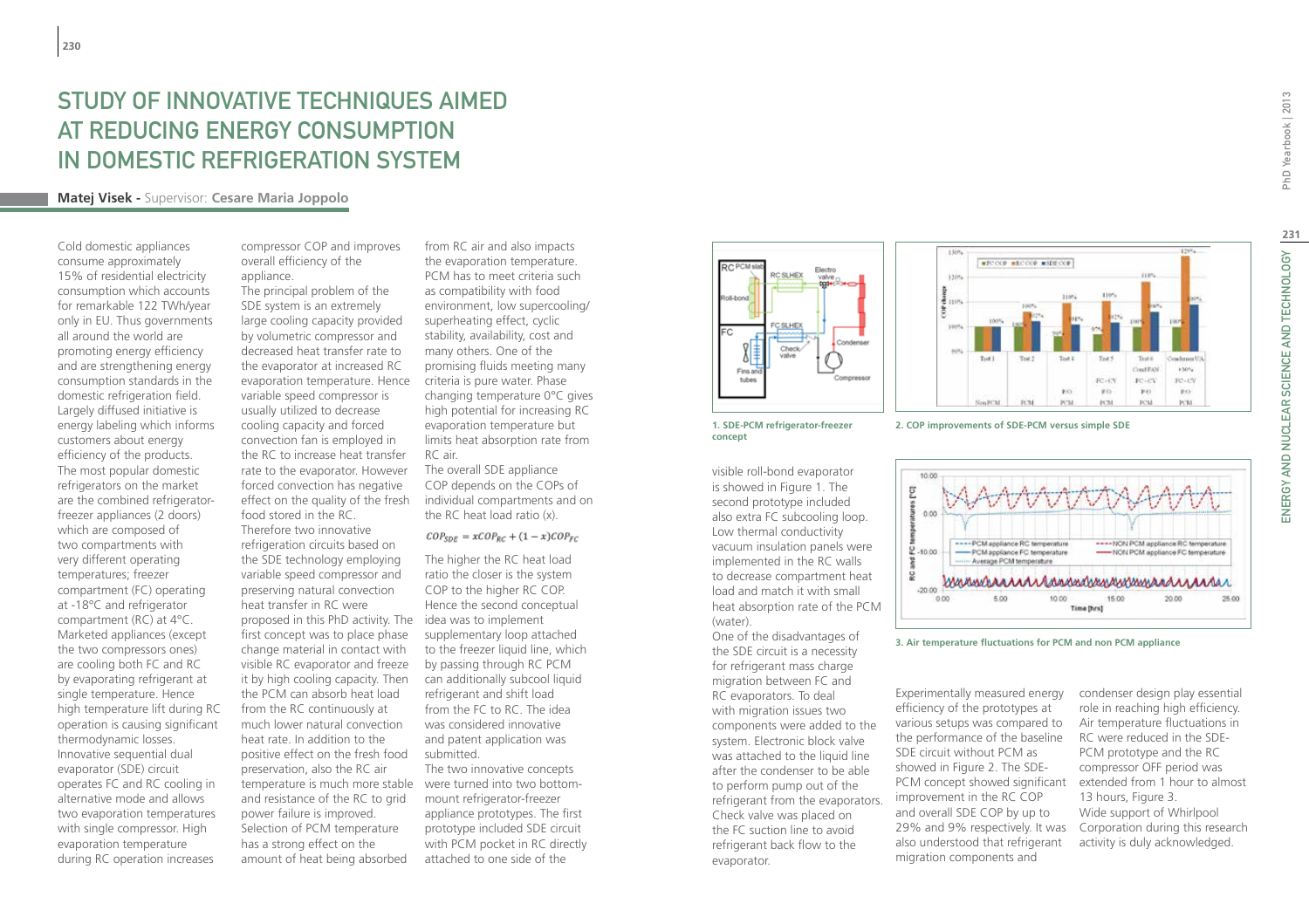## A Study of Gaseous Transverse Injection and Mixing Process in a Simulated Engine Intake Port

## **Hua Wang -** Supervisor: **Aldo Coghe**

Transverse injection into crossflow has been studied over many years, due to its great relevance to many engineering applications, particularly in energy and propulsion systems, as a consequence of the near field enhancement of the entrainment of crossflow and superior molecular mixing, when compared with the free jet issuing into quiescent surroundings or co-flow jet. Recent applications in automotive industry include port fuel injection (PFI) for internal combustion engines fueled with non-conventional gaseous fuels, such as methane, hydrogen,  $CH_4/H_2$  mixtures or synthetic fuels. PFI of gaseous fuels has advantages in air-fuel mixing compared with in-cylinder direct injection, since it has been proved that in-cylinder direct injection may be affected by incomplete mixing due to the short available time in the speed range 1000-5000 rpm. In this study, the flow field resulting from injecting a gas jet into a crossflow confined in a narrow square duct has been studied under steady regime using both experimental and numerical methods. A transparent duct is built, intended to simulate the intake port of an internal combustion engine fueled by gaseous mixture, and the jet is issued from a round nozzle.

Schlieren imaging, laser Doppler velocimetry (LDV) have been applied for the experimental study as well as hot wire anemometry (HWA). The schlieren images show that the relative small size of the duct would confine the development of the transverse jet, and the interaction among jet and sidewalls strongly influences the mixing process between jet and crossflow. The mean velocity and turbulence fields have been studied in detail through LDV and HWA measurements, at both the center plane and several cross sections. Fig.1 shows the schlieren image at one representative condition while Fig. 2 gives the corresponding velocity and turbulence kinetic energy at the center plane of this duct for the same condition. Several important phenomena have been identified with these techniques and analyzed in depth, including the well-known counter rotating vortex pair (CVP), which starts to appear at the jet exit section and persists far downstream contributing to enhancing mixing process. Again, it has been observed that the confinement from the duct plays a critical role in the development of flow field, particularly when R is high. It stops the transverse development of jet, forcing the jet to move laterally. The

mixing is greatly influenced by the confinement, since the transverse movement of CVP is also confined.

In addition, jets of different gases have been investigated with various injection orientations, aiming to fully understand the behaviors of transverse jet and the mixing process in the simulated intake port under wide practical conditions. Particularly, the jet injection against crossflow has been found favorable in this study. The results show that the injection direction can influence the flow field remarkably, while the effect of injected gas is negligible, when the appropriate scaling is applied. Moreover, a numerical study has been performed as well with FLUENT, which shows well agreement with the experimental results acquired. The numerical results could present the concentration field, and consequently directly show the mixing process between the jet and the crossflow. According to the author's knowledge, this is the first study concerning gas jet injection into confined crossflow, attempting to simulate the gaseous fuelair mixing process inside the intake port of a PFI engine using gaseous fuel. A comprehensive description of the flow pattern of jet into confined crossflow, under various injection



**1. Instantaneous schlieren images of jet into crossflow: R=6.1, U<sub>c</sub>=1.7m/s, CO<sub>2</sub> injected, normal injection (R is jet to crossflow momentum flux ratio)**

conditions, has been obtained from the study. The main outcome is that different mixing strategies may have sensible effect on the mixture formation and the related in-cylinder combustion process and thus fuel gas injection should be optimized to improve the overall engine performance.

**2. Mean velocity vectors and TKE field**  X 
(mm) 0 0.15 0.30 0.45 0.60 0.75 0.90 1.05 1.20 1.35 z (mm) -5 0 5  $10$ 0 10 20 30

 $40 - 10/0$ <sub>c</sub>= 1

at center plane, R=6.1, U<sub>j</sub>=1.7m/s, **air injected, normal injection (TKE: turbulence kinetic energy, defined from the RMS of velocity measured by LDV)**

1.50

 $T$  K E  $\mu_c$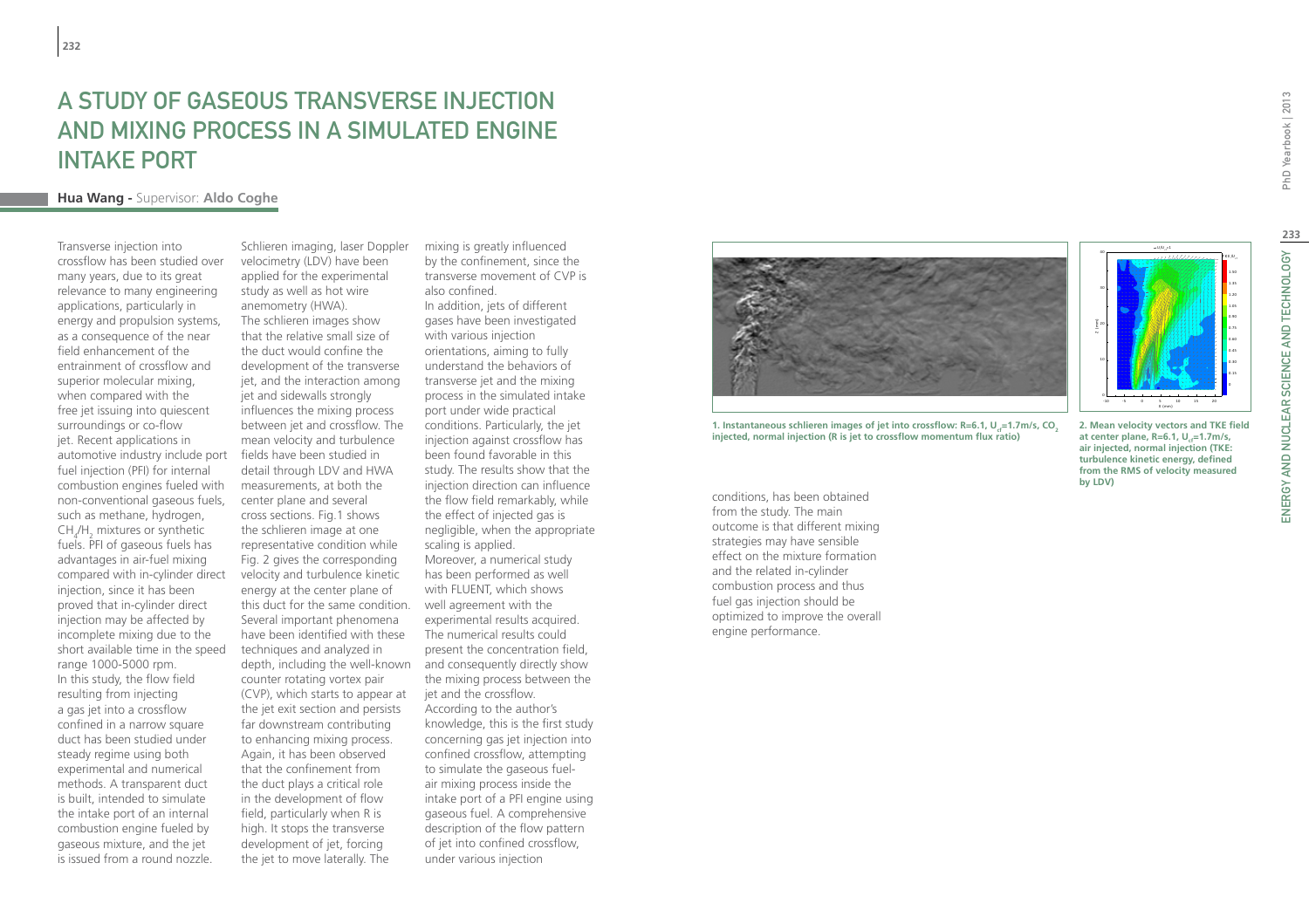## DIRECT METHANOL FUEL CELLS MODELING. mass transport phenomena and electrochemical impedance spectroscopy

## **Matteo Zago -** Supervisor: **Renzo Marchesi**

Direct Methanol Fuel Cells (DMFC) are a promising energy source for portable and automotive applications, mainly due to the direct use of a liquid fuel and low emissions. However the widely use of the DMFC technology is still hindered by some technological issues, among which water management is one of the most important. Water crossover through the membrane may cause two problems named anodic water consumption and cathode flooding. Moreover water management can affect DMFC lifetime, that is limited by several interconnected degradation phenomena. The only way to monitor the system internal losses during real operation is the Electrochemical Impedance Spectroscopy (EIS). Despite the potentialities of this in situ measurement technique, the analysis of experimental observations is still object of discussion. In the literature, the interpretation of impedance spectra has mostly been carried out by means of equivalent electric circuit method (ECM), but in this way only few useful qualitative information are achieved.

This work aims to propose a combined experimental and modeling analysis in order to provide an insight into the basic principles regulating water transport and impedance

behavior in DMFC. From the experimental analysis of water flux at cathode outlet, that has been carried out in a wide range of operating conditions and with different configurations of both anode and cathode gas diffusion layer (GDL), it is possible to presuppose the main involved phenomena regulating water management. Subsequently the proposed interpretation has been implemented in a DMFC model. In particular the water crossover through the membrane is considered as the liquid diffusion and convection, while the water crossover through the membrane, along with that generated in the cathode catalyst layer, are transported through the cathode GDL by gas diffusion and liquid convection. Instead flooding effects are modeled considering two contributions: superficial obstruction, due to the condensation of drops of water on GDL surface facing the channel, and bulk pores obstruction, due to the liquid flow that obstructs GDL pores. To take into account flooding effects two suitable correlations were developed. The developed model has been validated on the entire data set (264 measurements points) with respect to three

different typologies of measure

sum of electro-osmotic drag and an accurate estimation of local at the same time: performance, water transport and methanol cross-over. This triple validation constitutes an innovative aspect in DMFC modeling: in the literature more detailed models can be found, but none of them is validated on different typologies of measure, considering such a wide range of operating conditions. The model reproduces experimental data with high accuracy and therefore the proposed interpretation of DMFC water transport is reliable. Moreover the validated model provides fluxes and concentrations, that is necessary to develop a model for a quantitative interpretation of DMFC impedance. Therefore, after the complete characterization of DMFC steady-state operation, a systematic experimental analysis of anode and cathode EIS has been carried out. This

investigation aims to elucidate the main relevant phenomena governing impedance behavior and to provide an insight into the development of quantitative interpretation models. Initially, an existing interpretation methodology has been adapted and locally integrated into the previously developed DMFC model. The cathode simulations show good agreement with experimental data, while the anode ones present



#### **1. Comparison of the simulated and measured anode EIS**

inconsistencies, mainly due to complicated two-phase mass transport through the GDL and proton transport losses within the catalyst layer.

has been adopted and a detailed is quickly removed from GDL convective fluxes. The GDL is not frequencies higher than tens of For this reason a new approach physical model of anode impedance has been developed from scratch. Particular attention has been given to the understanding of the mechanisms regulating liquid assumed to be always flooded with fully liquid pathways; in fact recent studies show that liquid paths are intermittent and breakthrough locations change with time. These flow visualizations suggest that the liquid transport within the GDL is a process of capillary pressure buildup and breakthrough at the interface of GDL intersecting fibers. When the liquid pressure exceeds the breakthrough value, the liquid expands rapidly through this interface until the

fluid contacts the next fiber intersections interface. Then the process of pressure buildup and breakthrough begins again. When the fluid reaches the electrode interface, the liquid pores, that become empty. The dynamic of liquid emergence and detachment from GDL surface is very fast and the liquid accumulation terms in the GDL are present only for perturbation Hertz.

The transient perturbation solution of the DMFC anode can be obtained by linearizing the system and perturbing each of the variables with a sufficiently low sinusoidal disturbance, in order to obtain a system of linear equations for the complex perturbation amplitudes. Fig. 1 illustrates simulation results (red line): there is a good agreement with experiment and the model is able to reproduce the linear branch due to proton

transport limitations. The green line represents impedance simulation without the effect of GDL: its contribution has a relevant influence even at low current density. Instead the blue line shows impedance simulation performed with the assumption that GDL is always flooded with fully liquid pathways: the model predictions are inconsistent with the experiment and confirm that liquid convection through the GDL is an intermittent phenomenon.

The developed model has been also validated on experimental data of a DMFC with micro porous layer (MPL) at anode side. Model results evidence that the inductive behavior is enlarged by the presence of MPL: the increased mass transfer resistance through the GDL amplifies the oscillations of methanol and water concentrations at GDL-electrode interface enhancing the phase delay between voltage and current.

Finally the physical model of anode impedance has been used as a diagnostic tool to investigate the origins of few temporary degradation effects. In particular the decrease of inductive loop and the extension of linear branch might be caused by a reduction of methanol concentration and electrode dehydration, respectively.

PhD Yearbook | 2013